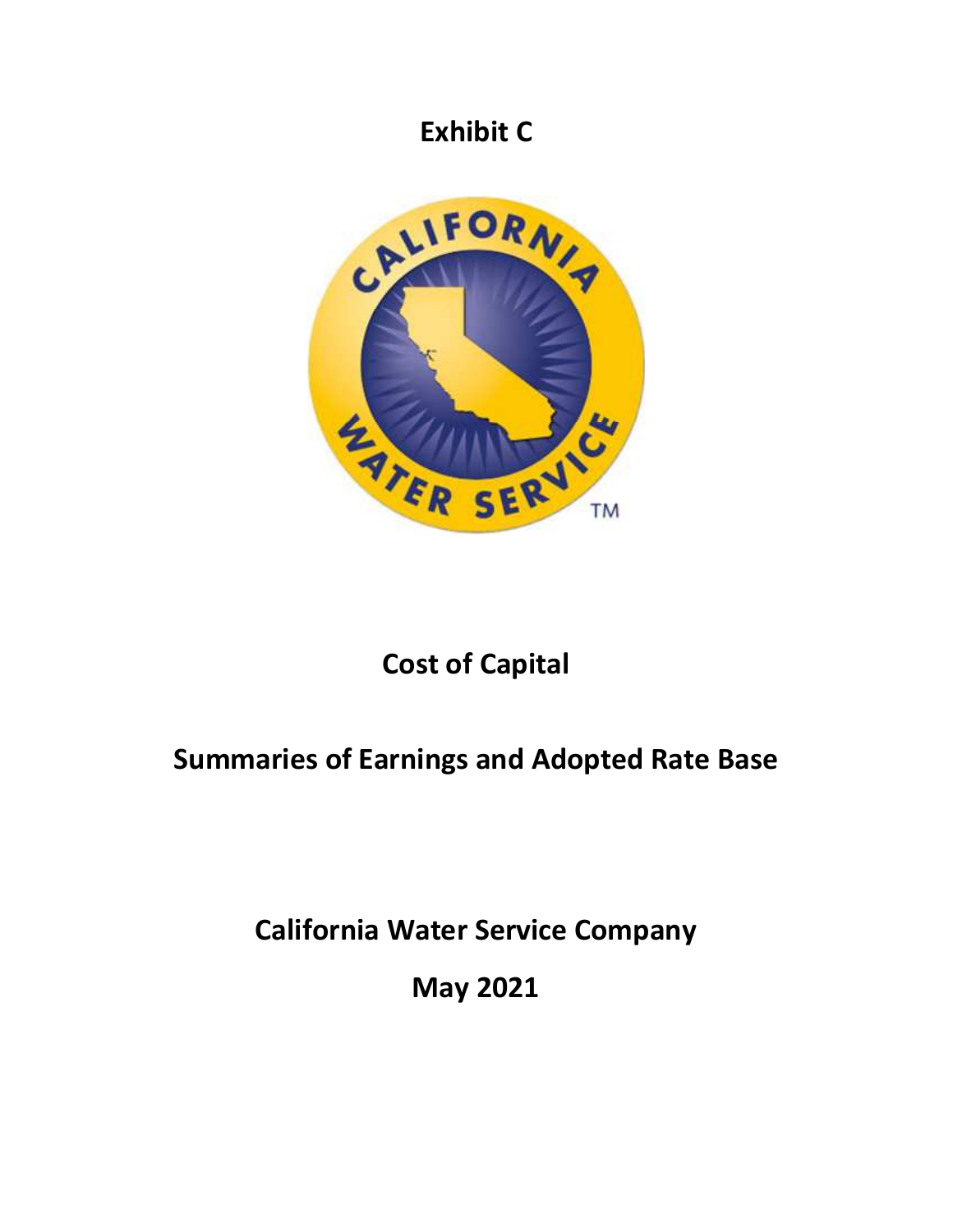## **CALIFORNIA WATER SERVICE COMPANY 2021 COST OF CAPITAL APPLICATION Current and Proposed Summary of Earnings (Dollars In Thousands)**

|                                            | <b>CURRENT</b>              |                 |                   |
|--------------------------------------------|-----------------------------|-----------------|-------------------|
|                                            | <b>ADOPTED</b>              | <b>PROPOSED</b> | <b>INCREASE</b>   |
|                                            | 2021                        | 2022            |                   |
| OPERATING<br><b>REVENUES</b><br>% Increase | \$724,623.3                 | \$729,032.0     | \$4,408.7<br>0.6% |
| OPERATING EXPENSES                         |                             |                 |                   |
| PURCHASED<br>WATER                         | \$213,010.5                 | \$213,010.5     | \$0.0\$           |
| <b>PUMP TAX</b>                            | \$19,247.5                  | \$19,247.5      | \$0.0\$           |
| PURCHASED POWER                            | \$21,275.8                  | \$21,275.8      | \$0.0\$           |
| PURCHASED CHEMICALS                        | \$2,871.3                   | \$2,871.3       | \$0.0\$           |
| PAYROLL -- DISTRICT                        | \$51,782.2                  | \$51,782.2      | \$0.0\$           |
| <b>UNCOLLECTIBLES</b>                      | \$1,964.5                   | \$1,977.4       | \$12.9            |
| CONSERVATION                               | \$8,200.0                   | \$8,200.0       | \$0.0\$           |
| OTHER OPERATION AND MAINTENANCE (O&M)      | \$39,755.9                  | \$39,755.9      | \$0.0\$           |
| <b>BENEFITS</b>                            | \$24,444.9                  | \$24,444.9      | \$0.0\$           |
| OTHER ADMIN AND GEN. EXP. (A&G)            | \$1,006.9                   | \$1,006.9       | \$0.0\$           |
| TOTAL O. & M., A. & G., & MISC. EXP.       | \$383,559.4                 | \$383,572.3     | \$12.9            |
| TAXES OTHER THAN INCOME                    |                             |                 |                   |
| AD VALOREM TAXES                           | \$18,540.3                  | \$18,540.3      | \$0.0\$           |
| <b>BUSINESS LICENSE FEES</b>               | \$1,702.4                   | \$1,710.0       | \$7.6             |
| LOCAL FRANCHISE TAXES                      | \$4,449.9                   | \$4,478.0       | \$28.1            |
| PAYROLL TAXES                              | \$4,048.0                   | \$4,048.0       | \$0.0\$           |
| TOTAL GENERAL TAXES                        | \$28,740.6                  | \$28,776.3      | \$35.7            |
| <b>DEPRECIATION</b>                        | \$84,349.9                  | \$84,349.9      | \$0.0\$           |
| CSS/GO PRORATED EXPENSES:                  |                             |                 |                   |
| PAYROLL AND BENEFITS                       | \$44,618.5                  | \$44,618.5      | \$0.0\$           |
| AD VALOREM TAXES                           | \$1,728.8                   | \$1,728.8       | \$0.0\$           |
| PAYROLL TAXES                              | \$2,385.9                   | \$2,385.9       | \$0.0\$           |
| <b>DEPRECIATION</b>                        | \$15,739.8                  | \$15,739.8      | \$0.0\$           |
| OTHER PRORATED EXPENSES                    | \$32,773.7                  | \$32,773.7      | \$0.0\$           |
| TOTAL CSS/GO PRORATED EXPENSES             | \$97,246.7                  | \$97,246.7      | \$0.0\$           |
| SUB -- TOTAL -- OPERATING EXPENSES         | \$593,896.7                 | \$593,945.3     | \$48.6            |
| TOTAL INCOME TAXES:                        | \$11,483.6                  | \$15,535.2      | \$4,051.6         |
| TOTAL OPERATING EXPENSES                   | \$605,380.3                 | \$609,480.5     | \$4,100.2         |
| NET OPERATING REVENUE                      | \$119,243.1                 | \$119,551.6     | \$308.5           |
| DEPRECIATED RATE BASE                      | \$1,700,074.3 \$1,700,074.3 |                 | \$0.0             |
| $RETURN^{(1)}$<br>RATE OF                  | 7.01%                       | 7.03%           | 0.02%             |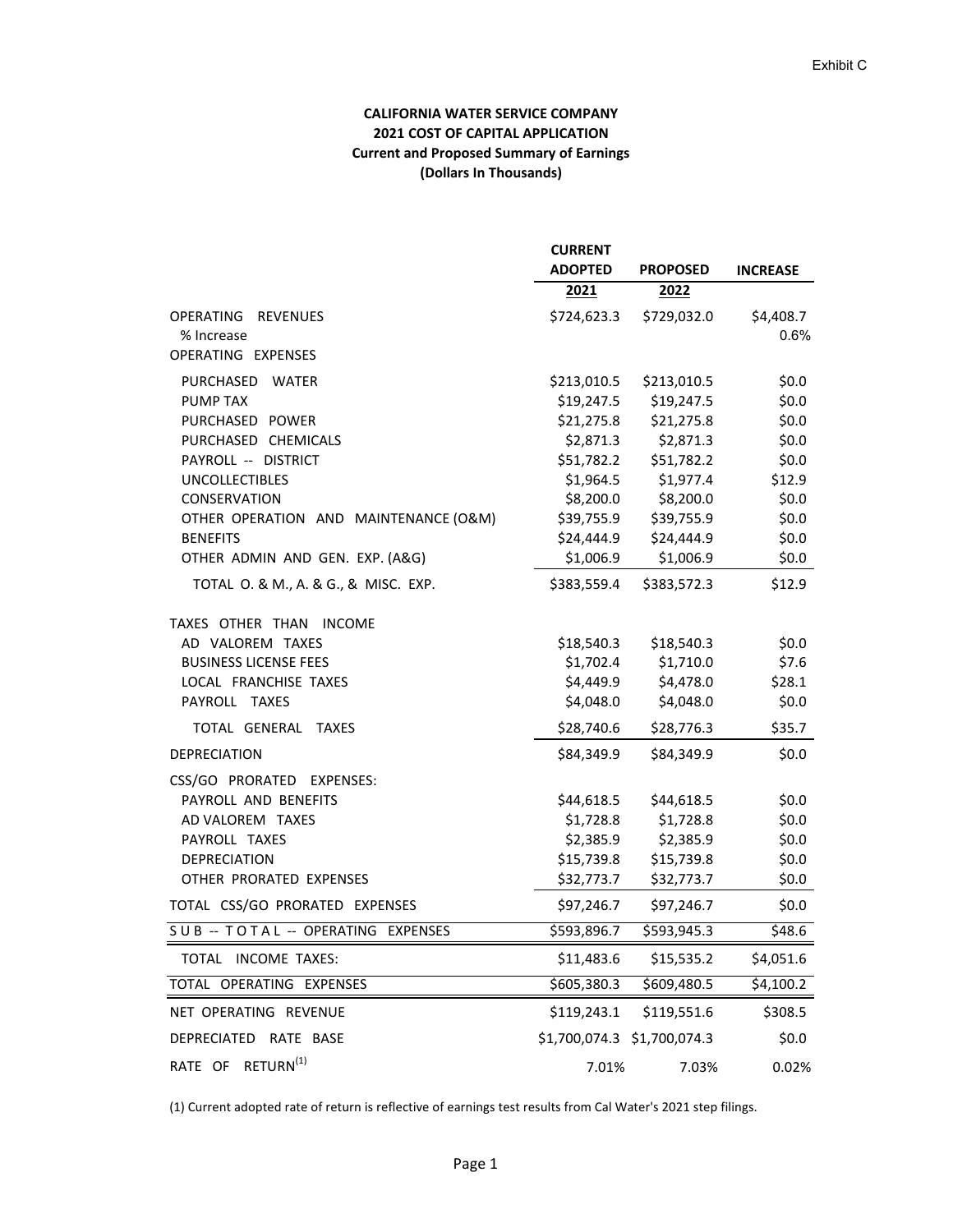## **BAKERSFIELD DISTRICT 2021 COST OF CAPITAL APPLICATION Current and Proposed Summary of Earnings (Dollars In Thousands)**

|                                          | <b>CURRENT</b> |                 |                    |
|------------------------------------------|----------------|-----------------|--------------------|
|                                          | <b>ADOPTED</b> | <b>PROPOSED</b> | <b>INCREASE</b>    |
|                                          | 2021           | 2022            |                    |
| OPERATING REVENUES<br>% Increase         | \$81,212.3     | \$81,725.2      | \$512.9<br>$0.6\%$ |
| OPERATING EXPENSES                       |                |                 |                    |
| PURCHASED WATER                          | \$10,068.6     | \$10,068.6      | \$0.0\$            |
| <b>PUMP TAX</b>                          | \$2,299.7      | \$2,299.7       | \$0.0\$            |
| PURCHASED POWER                          | \$5,926.6      | \$5,926.6       | \$0.0              |
| PURCHASED CHEMICALS                      | \$817.9        | \$817.9         | \$0.0              |
| PAYROLL -- DISTRICT                      | \$7,216.2      | \$7,216.2       | \$0.0\$            |
| <b>UNCOLLECTIBLES</b>                    | \$622.1        | \$626.0         | \$3.9              |
| CONSERVATION                             | \$731.8        | \$731.8         | \$0.0\$            |
| OTHER OPERATION AND MAINTENANCE (O&M)    | \$6,243.4      | \$6,243.4       | \$0.0              |
| <b>BENEFITS</b>                          | \$3,876.6      | \$3,876.6       | \$0.0\$            |
| OTHER ADMIN AND GEN. EXP. (A&G)          | ( \$1,330.8)   | (\$1,330.8)     | \$0.0\$            |
| TOTAL O. & M., A. & G., & MISC. EXP.     | \$36,472.1     | \$36,476.0      | \$3.9              |
| TAXES OTHER THAN INCOME                  |                |                 |                    |
| AD VALOREM TAXES                         | \$2,366.2      | \$2,366.2       | \$0.0\$            |
| <b>BUSINESS LICENSE FEES</b>             | \$0.0\$        | \$0.0\$         | \$0.0\$            |
| LOCAL FRANCHISE TAXES                    | \$1,141.0      | \$1,148.1       | \$7.1              |
| PAYROLL TAXES                            | \$622.5        | \$622.5         | \$0.0\$            |
| TOTAL GENERAL TAXES                      | \$4,129.7      | \$4,136.8       | \$7.1              |
| <b>DEPRECIATION</b>                      | \$13,413.5     | \$13,413.5      | \$0.0\$            |
| CSS/GO PRORATED EXPENSES:                |                |                 |                    |
| PAYROLL AND BENEFITS                     | \$6,075.5      | \$6,075.5       | \$0.0\$            |
| AD VALOREM, BUSINESS LICENSE, FRANCHISES | \$249.4        | \$249.4         | \$0.0\$            |
| PAYROLL TAXES                            | \$325.2        | \$325.2         | \$0.0\$            |
| <b>DEPRECIATION</b>                      | \$2,141.1      | \$2,141.1       | \$0.0\$            |
| OTHER PRORATED EXPENSES                  | \$4,484.3      | \$4,484.3       | \$0.0\$            |
| TOTAL CSS/GO PRORATED EXPENSES           | \$13,275.5     | \$13,275.5      | \$0.0\$            |
| SUB -- TOTAL -- OPERATING EXPENSES       | \$67,290.8     | 67,301.8        | 11.0               |
| TOTAL INCOME TAXES:                      | \$894.3        | 1,361.8         | 467.5              |
| TOTAL OPERATING EXPENSES                 | \$68,185.1     | 68,663.6        | 478.5              |
| NET OPERATING REVENUE                    | \$13,027.2     | 13,061.6        | 34.4               |
| DEPRECIATED RATE BASE                    | \$195,957.8    | 195,957.8       | 0.0                |
| RATE OF RETURN <sup>(1)</sup>            | 6.65%          | 6.67%           | 0.02%              |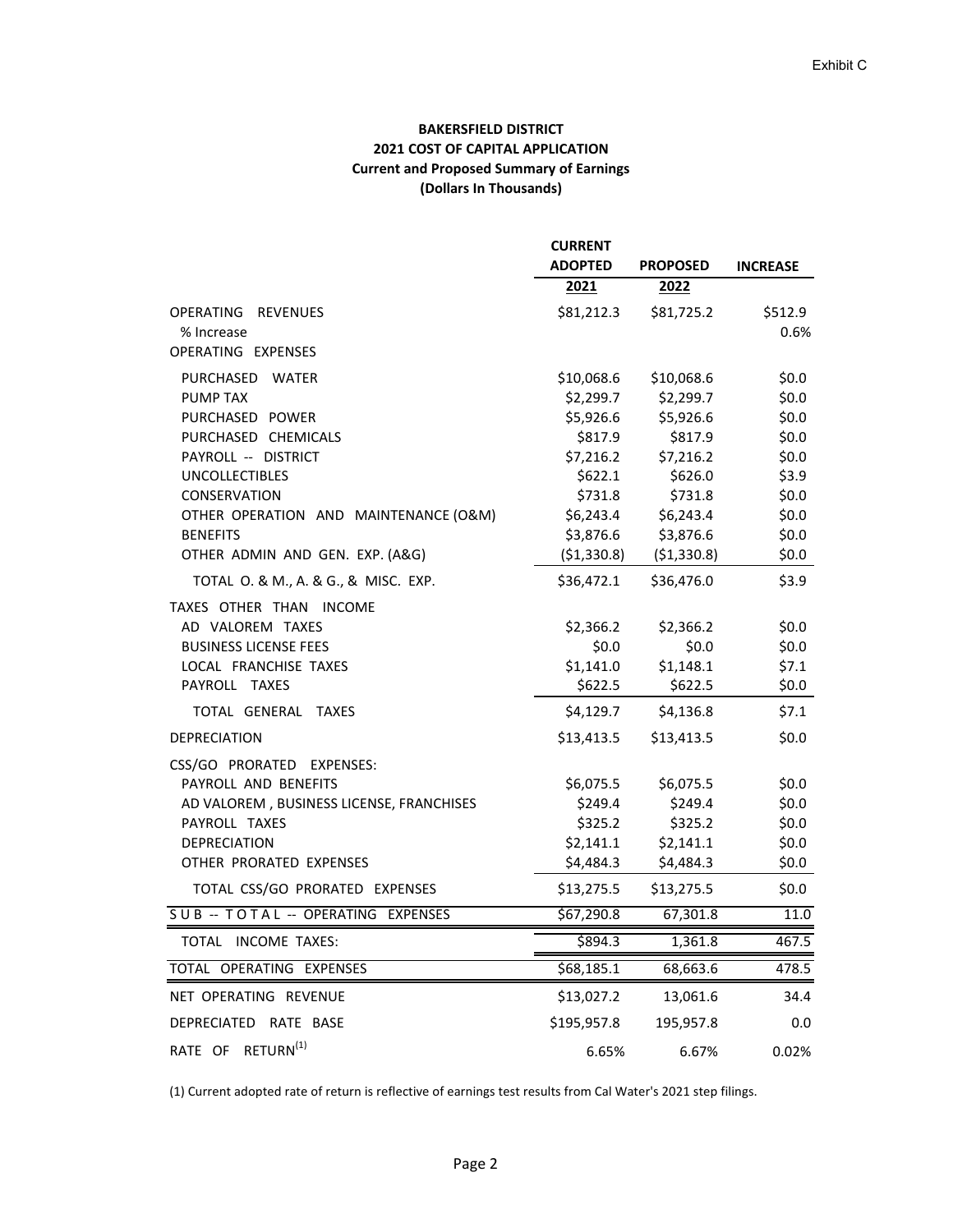## **BAY AREA REGION 2021 COST OF CAPITAL APPLICATION Current and Proposed Summary of Earnings (Dollars In Thousands)**

|                                             | <b>CURRENT</b> |                 |                 |
|---------------------------------------------|----------------|-----------------|-----------------|
|                                             | <b>ADOPTED</b> | <b>PROPOSED</b> | <b>INCREASE</b> |
|                                             | 2021           | 2022            |                 |
| OPERATING REVENUES<br>% Increase            | \$92,946.1     | \$93,443.4      | \$497.3<br>0.5% |
| OPERATING EXPENSES                          |                |                 |                 |
| PURCHASED WATER                             | \$42,706.9     | \$42,706.9      | \$0.0           |
| PUMP TAX                                    | \$0.0\$        | \$0.0\$         | \$0.0\$         |
| PURCHASED POWER                             | \$578.2        | \$578.2         | \$0.0\$         |
| PURCHASED CHEMICALS                         | \$412.0        | \$412.0         | \$0.0           |
| PAYROLL -- DISTRICT                         | \$4,965.9      | \$4,965.9       | \$0.0           |
| <b>UNCOLLECTIBLES</b>                       | \$75.2         | \$75.7          | \$0.5           |
| CONSERVATION                                | \$1,101.8      | \$1,101.8       | \$0.0\$         |
| OTHER OPERATION AND MAINTENANCE (O&M)       | \$4,382.4      | \$4,382.4       | \$0.0\$         |
| <b>BENEFITS</b>                             | \$2,213.3      | \$2,213.3       | \$0.0\$         |
| OTHER ADMIN AND GEN. EXP. (A&G)             | \$168.9        | \$168.9         | \$0.0\$         |
| TOTAL O. & M., A. & G., & MISC. EXP.        | \$56,604.7     | \$56,605.2      | \$0.5           |
| TAXES OTHER THAN INCOME<br>AD VALOREM TAXES | \$1,928.5      | \$1,928.5       | \$0.0\$         |
| <b>BUSINESS LICENSE FEES</b>                | \$15.1         | \$15.2          | \$0.1           |
| LOCAL FRANCHISE TAXES                       | \$0.0\$        | \$0.0\$         | \$0.0\$         |
| PAYROLL TAXES                               | \$368.2        | \$368.2         | \$0.0\$         |
| TOTAL GENERAL TAXES                         | \$2,311.7      | \$2,311.8       | \$0.1           |
| <b>DEPRECIATION</b>                         | \$9,068.4      | \$9,068.4       | \$0.0           |
| CSS/GO PRORATED EXPENSES:                   |                |                 |                 |
| PAYROLL AND BENEFITS                        | \$5,190.0      | \$5,190.0       | \$0.0\$         |
| AD VALOREM, BUSINESS LICENSE, FRANCHISES    | \$212.7        | \$212.7         | \$0.0\$         |
| PAYROLL TAXES                               | \$277.9        | \$277.9         | \$0.0\$         |
| <b>DEPRECIATION</b>                         | \$1,832.0      | \$1,832.0       | \$0.0\$         |
| OTHER PRORATED EXPENSES                     | \$3,822.2      | \$3,822.2       | \$0.0\$         |
| TOTAL CSS/GO PRORATED EXPENSES              | \$11,334.8     | \$11,334.8      | \$0.0\$         |
| SUB -- TOTAL -- OPERATING EXPENSES          | \$79,319.7     | \$79,320.3      | \$0.6           |
| TOTAL INCOME TAXES:                         | \$1,814.8      | \$2,277.3       | \$462.5         |
| TOTAL OPERATING EXPENSES                    | \$81,134.5     | \$81,597.6      | \$463.1         |
| NET OPERATING REVENUE                       | \$11,811.5     | \$11,845.8      | \$34.2          |
| DEPRECIATED RATE BASE                       | \$193,862.9    | \$193,862.9     | \$0.0\$         |
| RATE OF RETURN <sup>(1)</sup>               | 6.09%          | 6.11%           | 0.02%           |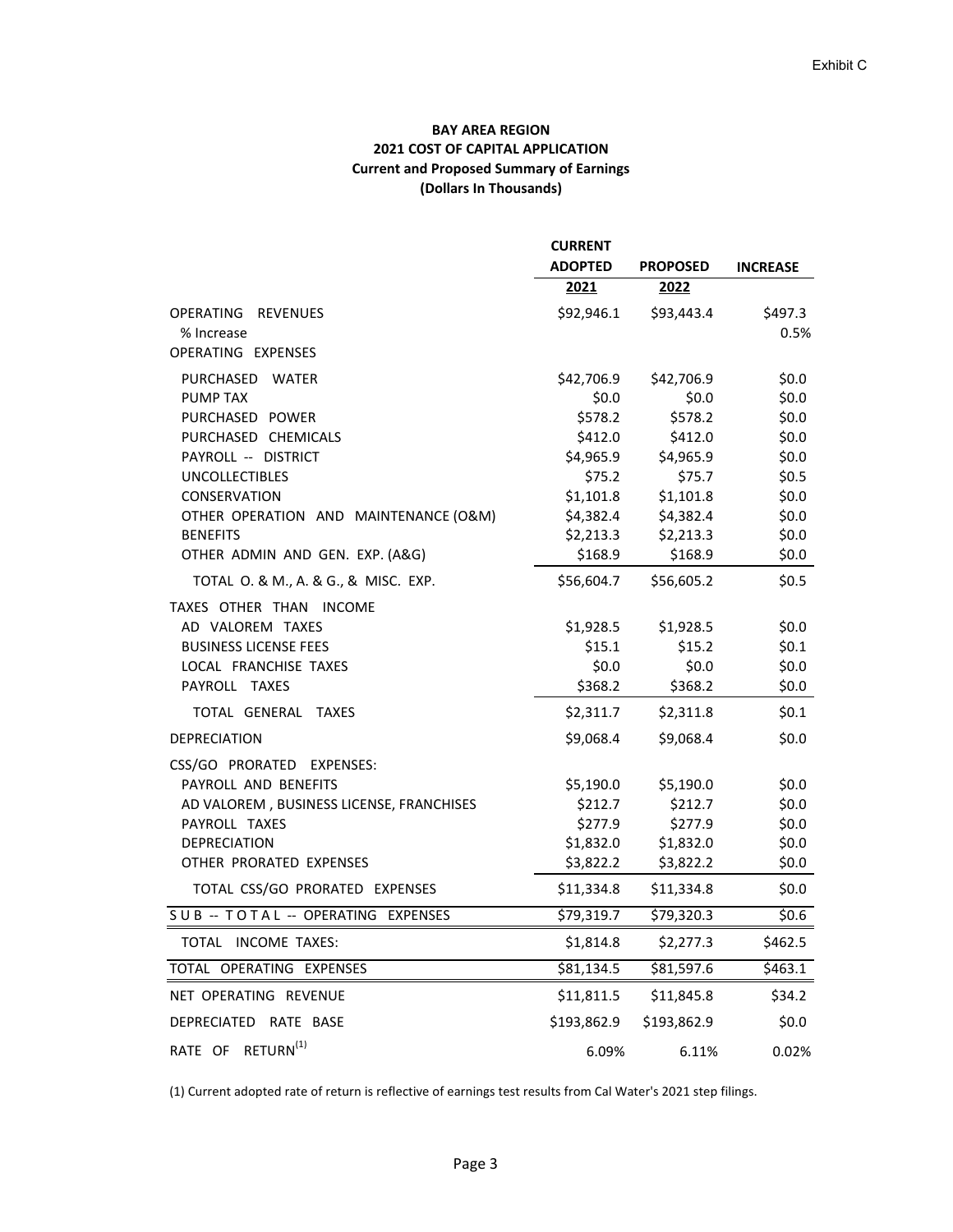## **BEAR GULCH DISTRICT 2021 COST OF CAPITAL APPLICATION Current and Proposed Summary of Earnings (Dollars In Thousands)**

|                                             | <b>CURRENT</b> |                 |                 |
|---------------------------------------------|----------------|-----------------|-----------------|
|                                             | <b>ADOPTED</b> | <b>PROPOSED</b> | <b>INCREASE</b> |
|                                             | 2021           | 2022            |                 |
| OPERATING REVENUES<br>% Increase            | \$58,127.7     | \$58,549.6      | \$421.9<br>0.7% |
| OPERATING EXPENSES                          |                |                 |                 |
| PURCHASED WATER                             | \$23,946.8     | \$23,946.8      | \$0.0\$         |
| <b>PUMP TAX</b>                             | \$0.0\$        | \$0.0\$         | \$0.0\$         |
| PURCHASED POWER                             | \$1,051.6      | \$1,051.6       | \$0.0\$         |
| PURCHASED CHEMICALS                         | \$104.9        | \$104.9         | \$0.0           |
| PAYROLL -- DISTRICT                         | \$2,516.7      | \$2,516.7       | \$0.0           |
| <b>UNCOLLECTIBLES</b>                       | \$35.7         | \$36.0          | \$0.3           |
| CONSERVATION                                | \$571.7        | \$571.7         | \$0.0\$         |
| OTHER OPERATION AND MAINTENANCE (O&M)       | \$2,647.1      | \$2,647.1       | \$0.0\$         |
| <b>BENEFITS</b>                             | \$1,292.5      | \$1,292.5       | \$0.0\$         |
| OTHER ADMIN AND GEN. EXP. (A&G)             | \$159.4        | \$159.4         | \$0.0\$         |
| TOTAL O. & M., A. & G., & MISC. EXP.        | \$32,326.4     | \$32,326.7      | \$0.3           |
| TAXES OTHER THAN INCOME<br>AD VALOREM TAXES | \$1,635.0      | \$1,635.0       | \$0.0\$         |
| <b>BUSINESS LICENSE FEES</b>                | \$48.0         | \$48.3\$        | \$0.3\$         |
| LOCAL FRANCHISE TAXES                       | \$466.1        | \$469.5         | \$3.4           |
| PAYROLL TAXES                               | \$188.1        | \$188.1         | \$0.0\$         |
| TOTAL GENERAL TAXES                         | \$2,337.2      | \$2,340.9       | \$3.7           |
| <b>DEPRECIATION</b>                         | \$6,461.0      | \$6,461.0       | \$0.0\$         |
| CSS/GO PRORATED EXPENSES:                   |                |                 |                 |
| PAYROLL AND BENEFITS                        | \$2,833.4      | \$2,833.4       | \$0.0\$         |
| <b>DEPRECIATION</b>                         | \$115.3        | \$115.3         | \$0.0\$         |
| AD VALOREM TAXES                            | \$151.7        | \$151.7         | \$0.0\$         |
| PAYROLL TAXES                               | \$995.8        | \$995.8         | \$0.0\$         |
| OTHER PRORATED EXPENSES                     | \$2,091.3      | \$2,091.3       | \$0.0\$         |
| TOTAL CSS/GO PRORATED EXPENSES              | \$6,187.5      | \$6,187.5       | \$0.0\$         |
| SUB -- TOTAL -- OPERATING EXPENSES          | \$47,312.2     | \$47,316.2      | \$4.0           |
| TOTAL INCOME TAXES:                         | \$577.2        | \$966.4         | \$389.2         |
| TOTAL OPERATING EXPENSES                    | \$47,889.4     | \$48,282.6      | \$393.2         |
| NET OPERATING REVENUE                       | \$10,238.3     | \$10,267.0      | \$28.7          |
| DEPRECIATED RATE BASE                       | \$163,109.5    | \$163,109.5     | \$0.0\$         |
| RATE OF RETURN <sup>(1)</sup>               | 6.28%          | 6.30%           | 0.02%           |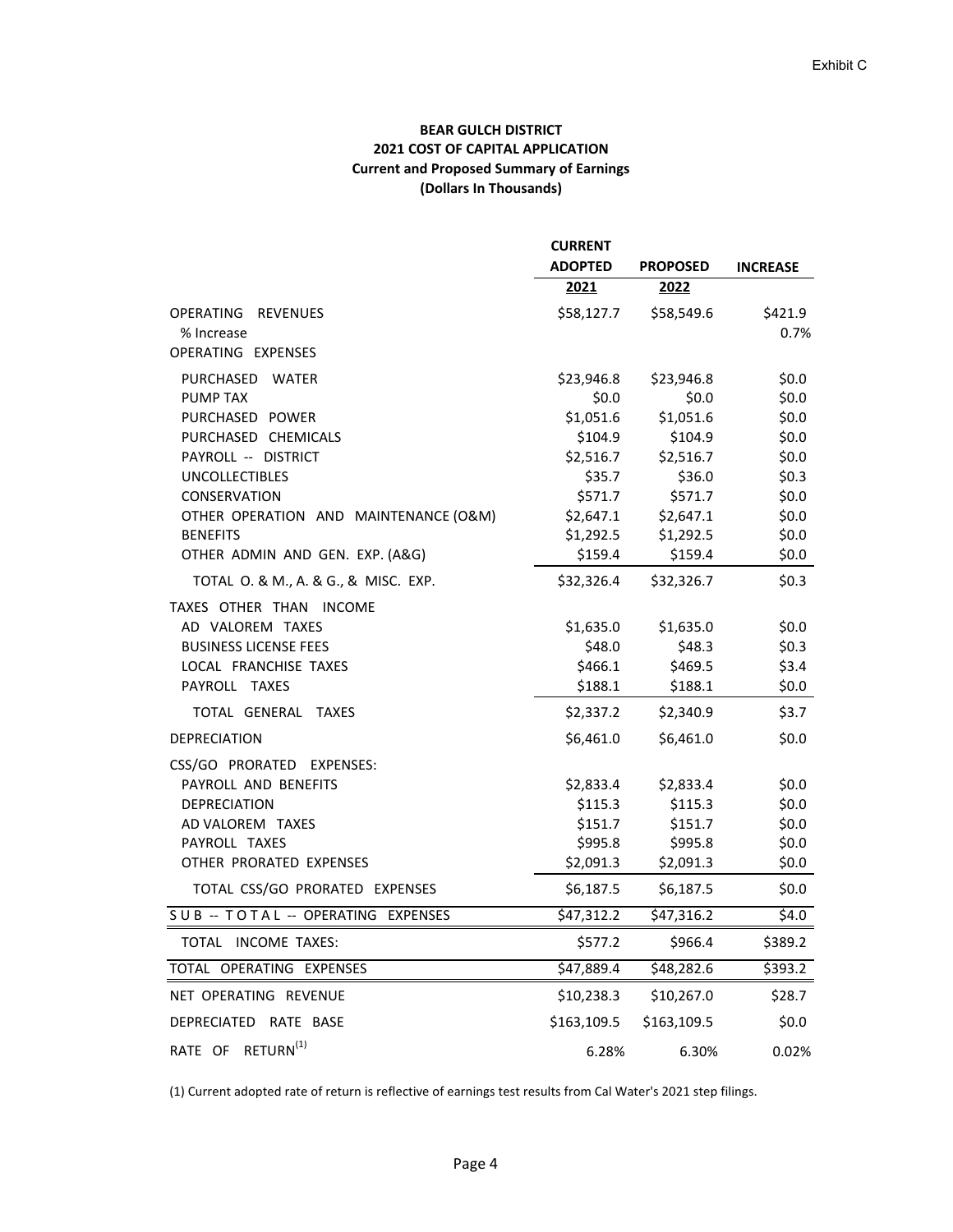## **CHICO DISTRICT 2021 COST OF CAPITAL APPLICATION Current and Proposed Summary of Earnings (Dollars In Thousands)**

|                                       | <b>CURRENT</b> |                 |                 |
|---------------------------------------|----------------|-----------------|-----------------|
|                                       | <b>ADOPTED</b> | <b>PROPOSED</b> | <b>INCREASE</b> |
|                                       | 2021           | 2022            |                 |
| <b>OPERATING</b><br><b>REVENUES</b>   | \$26,591.3     | \$26,772.2      | \$180.9         |
| % Increase                            |                |                 | 0.7%            |
| OPERATING EXPENSES                    |                |                 |                 |
| PURCHASED WATER                       | \$0.0\$        | \$0.0\$         | \$0.0           |
| <b>PUMP TAX</b>                       | \$0.0\$        | \$0.0\$         | \$0.0           |
| PURCHASED POWER                       | \$2,010.2      | \$2,010.2       | \$0.0\$         |
| PURCHASED CHEMICALS                   | \$128.3        | \$128.3         | \$0.0\$         |
| PAYROLL -- DISTRICT                   | \$3,432.2      | \$3,432.2       | \$0.0           |
| <b>UNCOLLECTIBLES</b>                 | \$44.7         | \$45.0          | \$0.3           |
| CONSERVATION                          | \$301.6        | \$301.6         | \$0.0           |
| OTHER OPERATION AND MAINTENANCE (O&M) | \$1,682.1      | \$1,682.1       | \$0.0\$         |
| <b>BENEFITS</b>                       | \$1,629.8      | \$1,629.8       | \$0.0\$         |
| OTHER ADMIN AND GEN. EXP. (A&G)       | \$49.4         | \$49.4          | \$0.0\$         |
| TOTAL O. & M., A. & G., & MISC. EXP.  | \$9,278.3      | \$9,278.6       | \$0.3\$         |
| TAXES OTHER THAN INCOME               |                |                 |                 |
| AD VALOREM TAXES                      | \$796.5        | \$796.5         | \$0.0\$         |
| <b>BUSINESS LICENSE FEES</b>          | \$32.5         | \$32.5          | \$0.0\$         |
| LOCAL FRANCHISE TAXES                 | \$0.0\$        | \$0.0\$         | \$0.0\$         |
| PAYROLL TAXES                         | \$257.1        | \$257.1         | \$0.0\$         |
| TOTAL GENERAL TAXES                   | \$1,086.1      | \$1,086.1       | \$0.0\$         |
| <b>DEPRECIATION</b>                   | \$5,200.6      | \$5,200.6       | \$0.0\$         |
| CSS/GO PRORATED EXPENSES:             |                |                 |                 |
| PAYROLL AND BENEFITS                  | \$2,415.3      | \$2,415.3       | \$0.0\$         |
| AD VALOREM TAXES                      | \$97.0         | \$97.0          | \$0.0\$         |
| PAYROLL TAXES                         | \$128.8        | \$128.8         | \$0.0\$         |
| <b>DEPRECIATION</b>                   | \$855.2        | \$855.2         | \$0.0\$         |
| OTHER PRORATED EXPENSES               | \$1,753.8      | \$1,753.8       | \$0.0\$         |
| TOTAL CSS/GO PRORATED EXPENSES        | \$5,250.1      | \$5,250.1       | \$0.0\$         |
| SUB -- TOTAL -- OPERATING EXPENSES    | \$20,815.1     | \$20,815.4      | \$0.3           |
| TOTAL INCOME TAXES:                   | \$505.6        | \$673.7         | \$168.1         |
| TOTAL OPERATING EXPENSES              | \$21,320.7     | \$21,489.1      | \$168.4         |
| NET OPERATING REVENUE                 | \$5,270.6      | \$5,283.1       | \$12.5          |
| DEPRECIATED RATE BASE                 | \$70,451.1     | \$70,451.1      | \$0.0\$         |
| RATE OF RETURN                        | 7.48%          | 7.50%           | 0.02%           |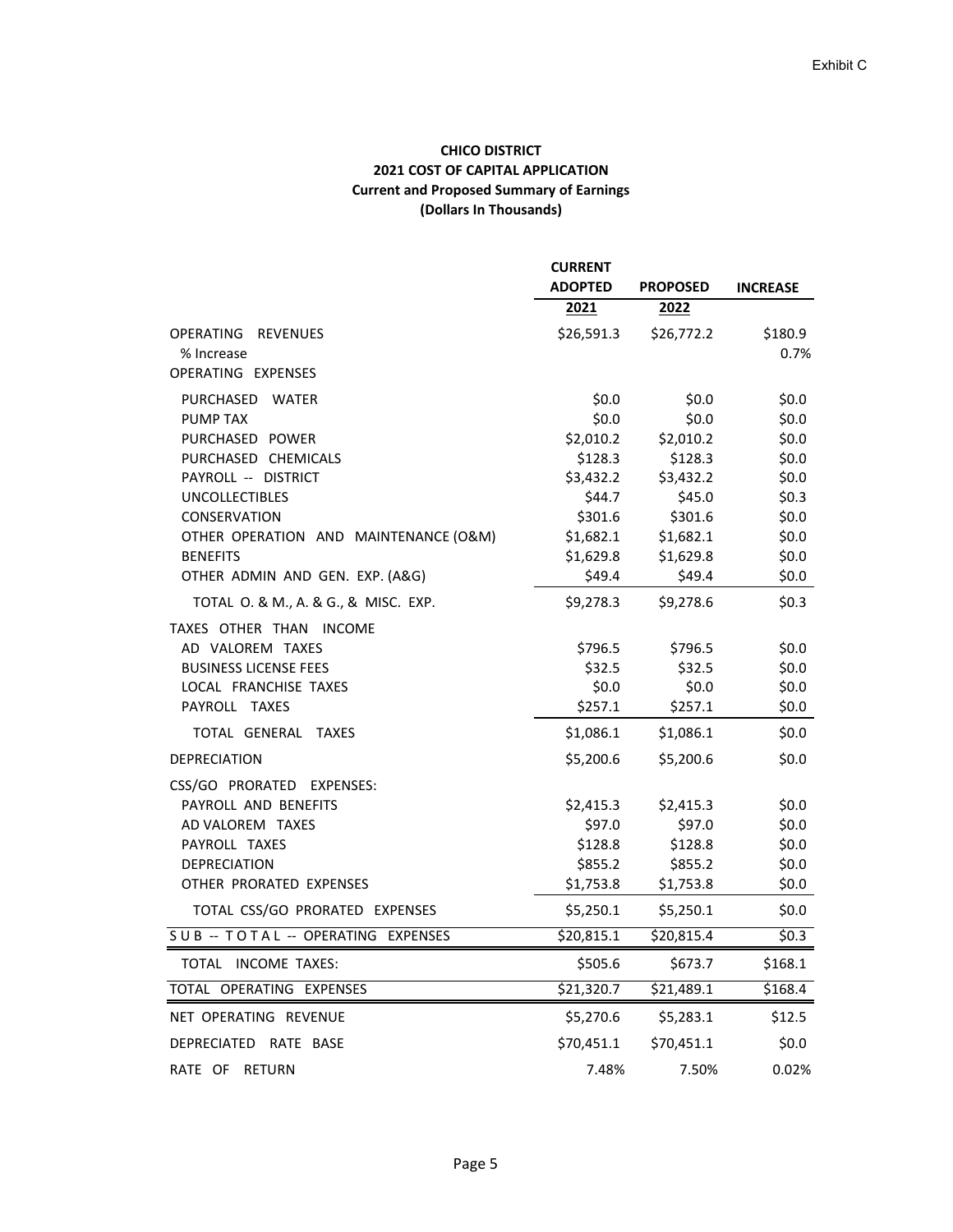## **DIXON DISTRICT 2021 COST OF CAPITAL APPLICATION Current and Proposed Summary of Earnings (Dollars In Thousands)**

|                                       | <b>CURRENT</b>   |                  |                  |
|---------------------------------------|------------------|------------------|------------------|
|                                       | <b>ADOPTED</b>   | <b>PROPOSED</b>  | <b>INCREASE</b>  |
|                                       | 2021             | 2022             |                  |
| OPERATING REVENUES                    | \$6,035.0        | \$6,091.0        | \$56.0           |
| % Increase                            |                  |                  | 0.9%             |
| OPERATING EXPENSES                    |                  |                  |                  |
| PURCHASED WATER                       | \$0.0\$          | \$0.0\$          | \$0.0\$          |
| <b>PUMP TAX</b>                       | \$0.0\$          | \$0.0\$          | \$0.0            |
| PURCHASED POWER                       | \$177.5          | \$177.5          | \$0.0            |
| PURCHASED CHEMICALS                   | \$13.1           | \$13.1           | \$0.0            |
| PAYROLL -- DISTRICT                   | \$382.9          | \$382.9          | \$0.0\$          |
| <b>UNCOLLECTIBLES</b><br>CONSERVATION | \$17.3<br>\$39.0 | \$17.5<br>\$39.0 | \$0.2\$<br>\$0.0 |
| OTHER OPERATION AND MAINTENANCE (O&M) | \$676.6          | \$676.6          | \$0.0\$          |
| <b>BENEFITS</b>                       | \$237.8          | \$237.8          | \$0.0\$          |
| OTHER ADMIN AND GEN. EXP. (A&G)       | \$626.4          | \$626.4          | \$0.0\$          |
| TOTAL O. & M., A. & G., & MISC. EXP.  | \$2,170.6        | \$2,170.8        | \$0.2\$          |
| TAXES OTHER THAN INCOME               |                  |                  |                  |
| AD VALOREM TAXES                      | \$279.5          | \$279.5          | \$0.0\$          |
| <b>BUSINESS LICENSE FEES</b>          | \$0.0            | \$0.0\$          | \$0.0\$          |
| LOCAL FRANCHISE TAXES                 | \$0.0\$          | \$0.0\$          | \$0.0\$          |
| PAYROLL TAXES                         | \$28.7           | \$28.7           | \$0.0\$          |
| TOTAL GENERAL TAXES                   | \$308.2          | \$308.2          | \$0.0            |
| <b>DEPRECIATION</b>                   | \$882.9          | \$882.9          | \$0.0            |
| CSS/GO PRORATED EXPENSES:             |                  |                  |                  |
| PAYROLL AND BENEFITS                  | \$327.7          | \$327.7          | \$0.0\$          |
| AD VALOREM TAXES                      | \$13.0           | \$13.0           | \$0.0            |
| PAYROLL TAXES                         | \$17.5           | \$17.5           | \$0.0\$          |
| <b>DEPRECIATION</b>                   | \$115.5          | \$115.5          | \$0.0\$          |
| OTHER PRORATED EXPENSES               | \$238.0          | \$238.0          | \$0.0\$          |
| TOTAL CSS/GO PRORATED EXPENSES        | \$711.7          | \$711.7          | \$0.0\$          |
| SUB -- TOTAL -- OPERATING EXPENSES    | \$4,073.4        | \$4,073.6        | \$0.20           |
| TOTAL INCOME TAXES:                   | \$330.9          | \$382.9          | \$52.0           |
| TOTAL OPERATING EXPENSES              | \$4,404.3        | \$4,456.5        | \$52.2           |
| NET OPERATING REVENUE                 | \$1,630.7        | \$1,634.5        | \$3.8            |
| DEPRECIATED RATE BASE                 | \$21,802.0       | \$21,802.0       | \$0.0\$          |
| RATE OF RETURN                        | 7.48%            | 7.50%            | 0.02%            |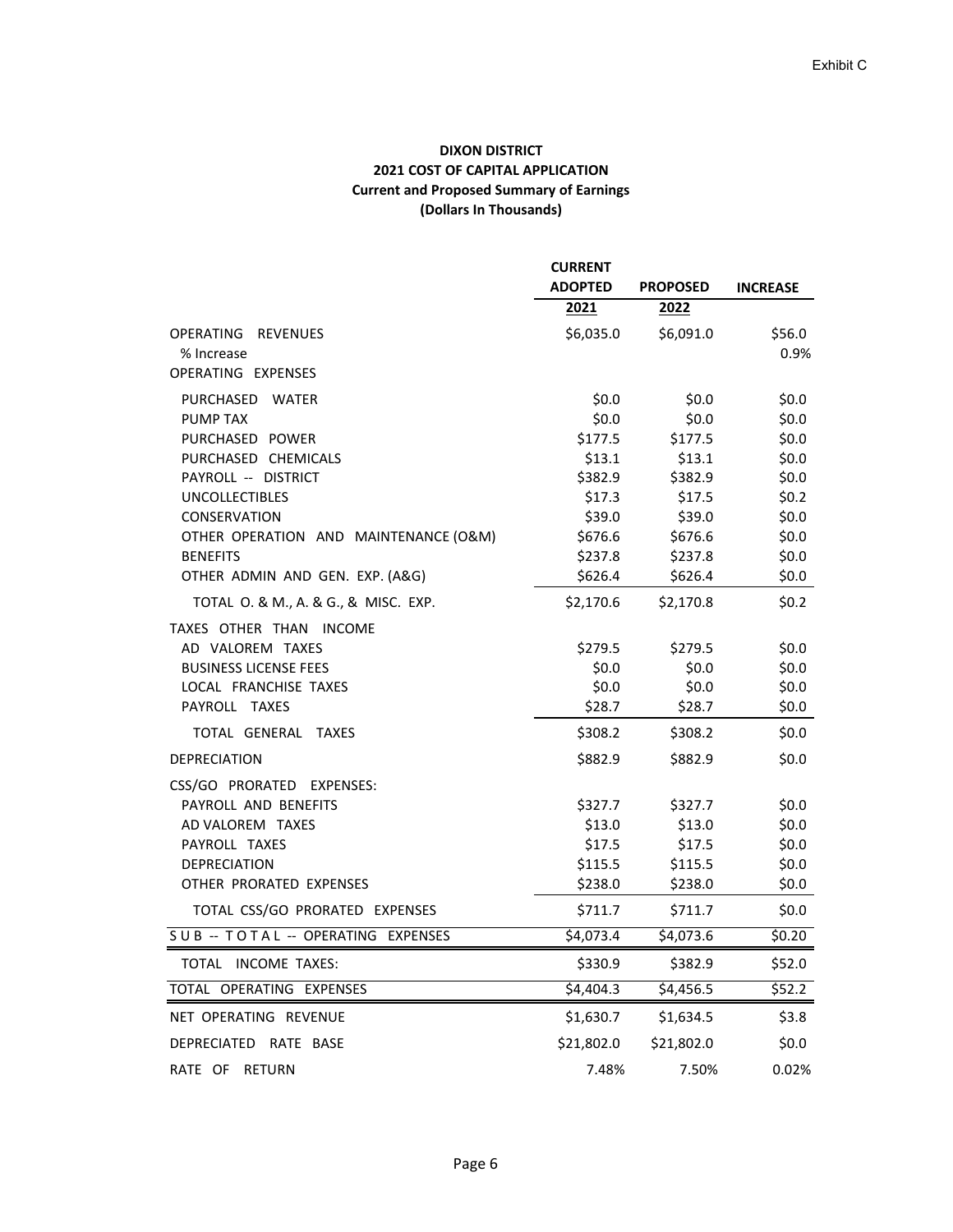## **DOMINGUEZ DISTRICT 2021 COST OF CAPITAL APPLICATION Current and Proposed Summary of Earnings (Dollars In Thousands)**

|                                             | <b>CURRENT</b> |                 |                 |
|---------------------------------------------|----------------|-----------------|-----------------|
|                                             | <b>ADOPTED</b> | <b>PROPOSED</b> | <b>INCREASE</b> |
|                                             | 2021           | 2022            |                 |
| OPERATING REVENUES<br>% Increase            | \$74,350.7     | \$74,682.3      | \$331.6<br>0.5% |
| OPERATING EXPENSES                          |                |                 |                 |
| PURCHASED WATER                             | \$37,394.8     | \$37,394.8      | \$0.0\$         |
| <b>PUMP TAX</b>                             | \$4,244.2      | \$4,244.2       | \$0.0\$         |
| PURCHASED POWER                             | \$785.1        | \$785.1         | \$0.0\$         |
| PURCHASED CHEMICALS                         | \$368.6        | \$368.6         | \$0.0\$         |
| PAYROLL -- DISTRICT                         | \$3,578.6      | \$3,578.6       | \$0.0           |
| <b>UNCOLLECTIBLES</b>                       | \$108.1        | \$108.6         | \$0.5           |
| CONSERVATION                                | \$862.2        | \$862.2         | \$0.0\$         |
| OTHER OPERATION AND MAINTENANCE (O&M)       | \$2,419.0      | \$2,419.0       | \$0.0\$         |
| <b>BENEFITS</b>                             | \$1,642.4      | \$1,642.4       | \$0.0\$         |
| OTHER ADMIN AND GEN. EXP. (A&G)             | (5706.7)       | (5706.7)        | \$0.0\$         |
| TOTAL O. & M., A. & G., & MISC. EXP.        | \$50,696.3     | \$50,696.8      | \$0.5           |
| TAXES OTHER THAN INCOME<br>AD VALOREM TAXES | \$1,320.6      | \$1,320.6       | \$0.0\$         |
| <b>BUSINESS LICENSE FEES</b>                | \$3.7          | \$3.7           | \$0.0\$         |
| LOCAL FRANCHISE TAXES                       | \$51.9         | \$52.1          | \$0.2\$         |
| PAYROLL TAXES                               | \$309.5        | \$309.5         | \$0.0\$         |
| TOTAL GENERAL TAXES                         | \$1,685.7      | \$1,685.9       | \$0.2\$         |
| <b>DEPRECIATION</b>                         | \$3,422.2      | \$3,422.2       | \$0.0\$         |
| CSS/GO PRORATED EXPENSES:                   |                |                 |                 |
| PAYROLL AND BENEFITS                        | \$3,712.8      | \$3,712.8       | \$0.0\$         |
| AD VALOREM TAXES                            | \$151.9        | \$151.9         | \$0.0\$         |
| PAYROLL TAXES                               | \$198.7        | \$198.7         | \$0.0\$         |
| <b>DEPRECIATION</b>                         | \$1,309.2      | \$1,309.2       | \$0.0\$         |
| OTHER PRORATED EXPENSES                     | \$2,740.5      | \$2,740.5       | \$0.0\$         |
| TOTAL CSS/GO PRORATED EXPENSES              | \$8,113.1      | \$8,113.1       | \$0.0\$         |
| SUB -- TOTAL -- OPERATING EXPENSES          | 63,917.3       | 63,918.0        | 0.7             |
| TOTAL INCOME TAXES:                         | \$1,616.7      | \$1,924.9       | \$308.2         |
| TOTAL OPERATING EXPENSES                    | \$65,534.0     | \$65,842.9      | \$308.9         |
| NET OPERATING REVENUE                       | \$8,816.7      | \$8,839.4       | \$22.7          |
| DEPRECIATED RATE BASE                       | \$129,153.5    | \$129,153.5     | \$0.0\$         |
| RATE OF RETURN <sup>(1)</sup>               | 6.83%          | 6.84%           | 0.01%           |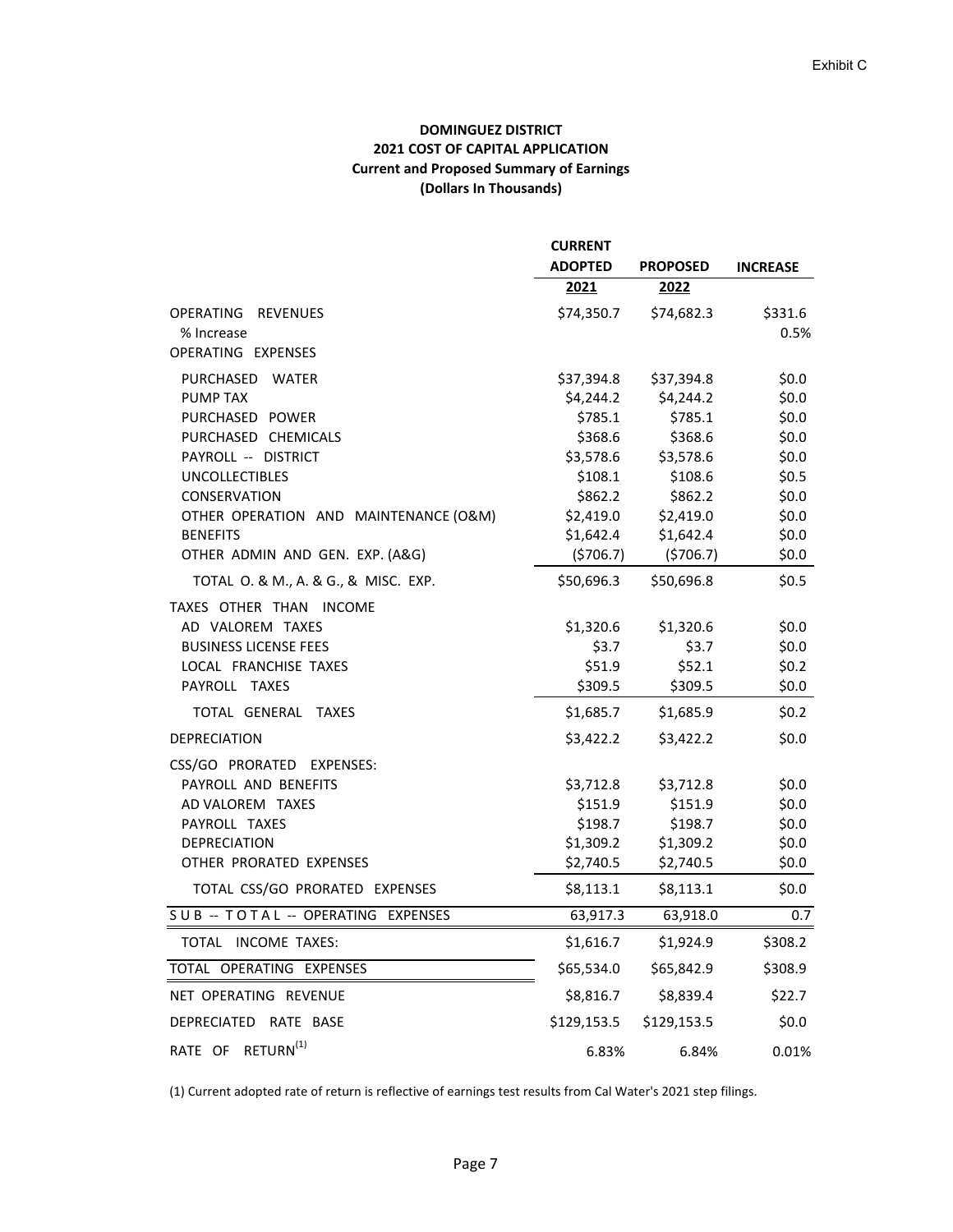#### **EAST LOS ANGELES DISTRICT 2021 COST OF CAPITAL APPLICATION Current and Proposed Summary of Earnings (Dollars In Thousands)**

|                                       | <b>CURRENT</b> | <b>PROPOSED</b> | <b>INCREASE</b> |
|---------------------------------------|----------------|-----------------|-----------------|
|                                       | <b>ADOPTED</b> |                 |                 |
|                                       | 2021           | 2022            |                 |
| OPERATING REVENUES                    | \$40,082.8     | \$40,364.0      | \$281.2         |
| % Increase                            |                |                 | 0.7%            |
| OPERATING EXPENSES                    |                |                 |                 |
| PURCHASED WATER                       | \$5,887.7      | \$5,887.7       | \$0.0           |
| <b>PUMP TAX</b>                       | \$3,964.1      | \$3,964.1       | \$0.0\$         |
| PURCHASED POWER                       | \$865.9        | \$865.9         | \$0.0           |
| PURCHASED CHEMICALS                   | \$165.1        | \$165.1         | \$0.0           |
| PAYROLL -- DISTRICT                   | \$3,342.9      | \$3,342.9       | \$0.0           |
| <b>UNCOLLECTIBLES</b>                 | \$64.8         | \$65.3          | \$0.5           |
| CONSERVATION                          | \$389.1        | \$389.1         | \$0.0           |
| OTHER OPERATION AND MAINTENANCE (O&M) | \$2,709.4      | \$2,709.4       | \$0.0           |
| <b>BENEFITS</b>                       | \$1,679.2      | \$1,679.2       | \$0.0\$         |
| OTHER ADMIN AND GEN. EXP. (A&G)       | ( \$81.2)      | ( \$81.2)       | \$0.0\$         |
| TOTAL O. & M., A. & G., & MISC. EXP.  | \$18,987.0     | \$18,987.5      | \$0.5           |
| TAXES OTHER THAN INCOME               |                |                 |                 |
| AD VALOREM TAXES                      | \$1,272.1      | \$1,272.1       | \$0.0           |
| <b>BUSINESS LICENSE FEES</b>          | \$2.4          | \$2.4           | \$0.0           |
| LOCAL FRANCHISE TAXES                 | \$604.0        | \$608.3         | \$4.3           |
| PAYROLL TAXES                         | \$251.4        | \$251.4         | \$0.0\$         |
| TOTAL GENERAL TAXES                   | \$2,129.9      | \$2,134.2       | \$4.3           |
| <b>DEPRECIATION</b>                   | \$4,088.5      | \$4,088.5       | \$0.0           |
| CSS/GO PRORATED EXPENSES:             |                |                 |                 |
| PAYROLL AND BENEFITS                  | \$2,506.7      | \$2,506.7       | \$0.0           |
| AD VALOREM TAXES                      | \$103.1        | \$103.1         | \$0.0           |
| PAYROLL TAXES                         | \$134.2        | \$134.2         | \$0.0           |
| <b>DEPRECIATION</b>                   | \$886.5        | \$886.5         | \$0.0\$         |
| OTHER PRORATED EXPENSES               | \$1,850.2      | \$1,850.2       | \$0.0\$         |
| TOTAL CSS/GO PRORATED EXPENSES        | \$5,480.7      | \$5,480.7       | \$0.0\$         |
| SUB -- TOTAL -- OPERATING EXPENSES    | \$30,686.1     | \$30,690.9      | \$4.8           |
| TOTAL INCOME TAXES:                   | \$1,324.6      | \$1,582.0       | \$257.4         |
| TOTAL OPERATING EXPENSES              | \$32,010.7     | \$32,272.9      | \$262.2         |
| NET OPERATING REVENUE                 | \$8,072.1      | \$8,091.1       | \$19.0          |
| DEPRECIATED RATE BASE                 | \$107,920.0    | \$107,920.0     | \$0.0           |
| RATE OF RETURN                        | 7.48%          | 7.50%           | 0.02%           |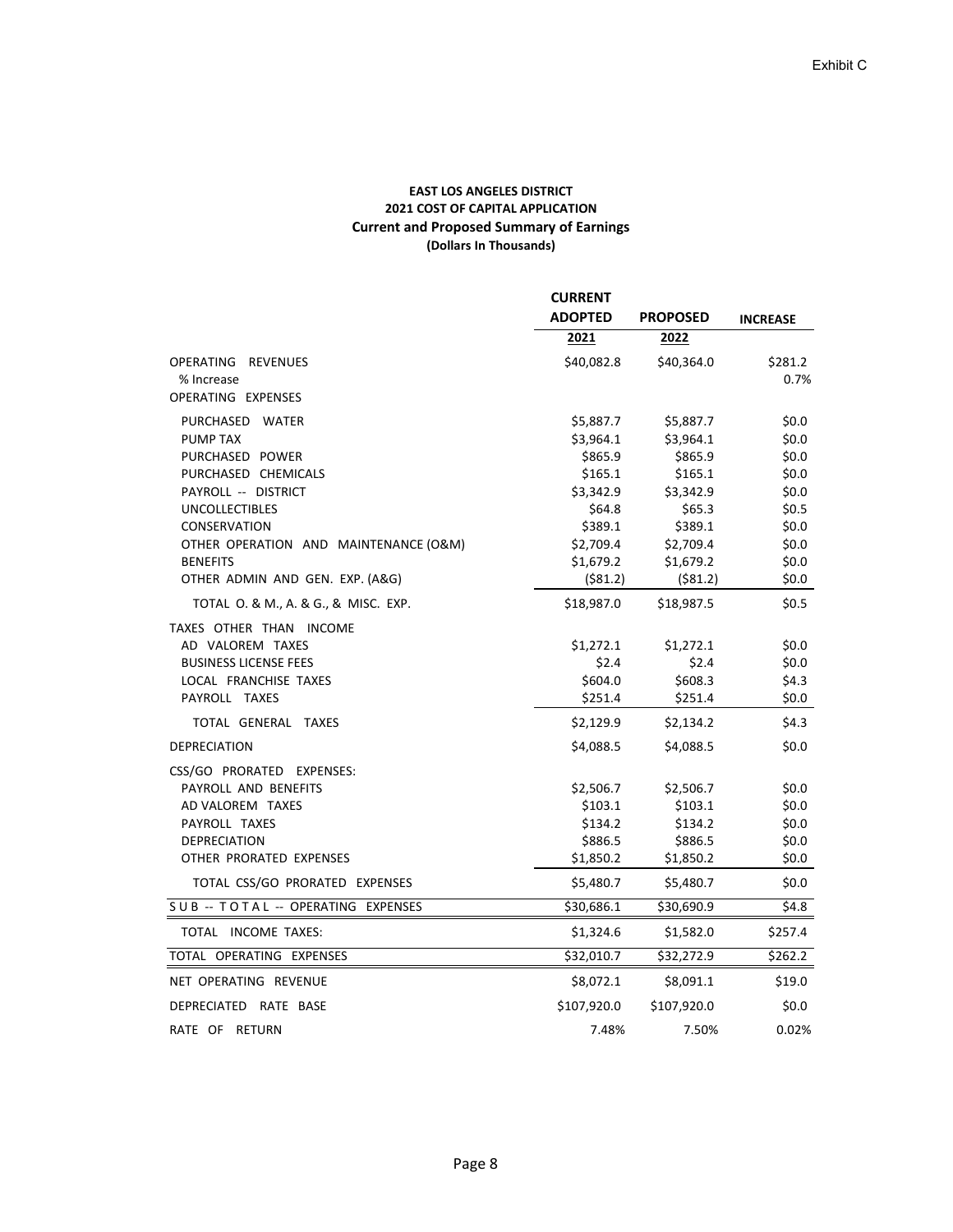## **HERMOSA REDONDO 2021 COST OF CAPITAL APPLICATION Current and Proposed Summary of Earnings (Dollars In Thousands)**

|                                            | <b>CURRENT</b>    |                   |                    |
|--------------------------------------------|-------------------|-------------------|--------------------|
|                                            | <b>ADOPTED</b>    | <b>PROPOSED</b>   | <b>INCREASE</b>    |
|                                            | 2021              | 2022              |                    |
| OPERATING REVENUES                         | \$33,887.8        | \$34,044.0        | \$156.2            |
| % Increase                                 |                   |                   | 0.5%               |
| OPERATING EXPENSES                         |                   |                   |                    |
| PURCHASED WATER                            | \$13,959.2        | \$13,959.2        | \$0.0\$            |
| <b>PUMP TAX</b>                            | \$641.4           | \$641.4           | \$0.0\$            |
| PURCHASED POWER                            | \$294.2<br>\$60.1 | \$294.2<br>\$60.1 | \$0.0\$<br>\$0.0\$ |
| PURCHASED CHEMICALS<br>PAYROLL -- DISTRICT | \$2,077.1         | \$2,077.1         | \$0.0\$            |
| <b>UNCOLLECTIBLES</b>                      | \$43.0            | \$43.2\$          | \$0.2\$            |
| CONSERVATION                               | \$552.8           | \$552.8           | \$0.0\$            |
| OTHER OPERATION AND MAINTENANCE (O&M)      | \$1,280.8         | \$1,280.8         | \$0.0\$            |
| <b>BENEFITS</b>                            | \$944.5           | \$944.5           | \$0.0\$            |
| OTHER ADMIN AND GEN. EXP. (A&G)            | \$397.5           | \$397.5           | \$0.0\$            |
| TOTAL O. & M., A. & G., & MISC. EXP.       | \$20,250.8        | \$20,251.0        | \$0.2\$            |
| TAXES OTHER THAN INCOME                    |                   |                   |                    |
| AD VALOREM TAXES                           | \$590.1           | \$590.1           | \$0.0\$            |
| <b>BUSINESS LICENSE FEES</b>               | \$21.9            | \$21.9            | \$0.0\$            |
| LOCAL FRANCHISE TAXES                      | \$13.3            | \$13.4            | \$0.1              |
| PAYROLL TAXES                              | \$176.8           | \$176.8           | \$0.0\$            |
| TOTAL GENERAL TAXES                        | \$802.0           | \$802.1           | \$0.1              |
| <b>DEPRECIATION</b>                        | \$3,250.7         | \$3,250.7         | \$0.0              |
| CSS/GO PRORATED EXPENSES:                  |                   |                   |                    |
| PAYROLL AND BENEFITS                       | \$2,044.6         | \$2,044.6         | \$0.0\$            |
| <b>DEPRECIATION</b>                        | \$82.3            | \$82.3            | \$0.0\$            |
| AD VALOREM TAXES                           | \$109.0           | \$109.0           | \$0.0\$            |
| PAYROLL TAXES                              | \$724.9           | \$724.9           | \$0.0\$            |
| OTHER PRORATED EXPENSES                    | \$1,484.6         | \$1,484.6         | \$0.0\$            |
| TOTAL CSS/GO PRORATED EXPENSES             | \$4,445.4         | \$4,445.4         | \$0.0\$            |
| SUB -- TOTAL -- OPERATING EXPENSES         | \$28,749.0        | \$28,749.3        | \$0.3\$            |
| TOTAL INCOME TAXES:                        | \$589.9           | \$733.1           | \$143.2            |
| TOTAL OPERATING EXPENSES                   | \$29,338.8        | \$29,482.3        | \$143.5            |
| NET OPERATING REVENUE                      | \$4,548.9         | \$4,561.6         | \$12.7             |
| DEPRECIATED RATE BASE                      | \$60,840.8        | \$60,840.8        | \$0.0\$            |
| RATE OF RETURN                             | 7.48%             | 7.50%             | 0.02%              |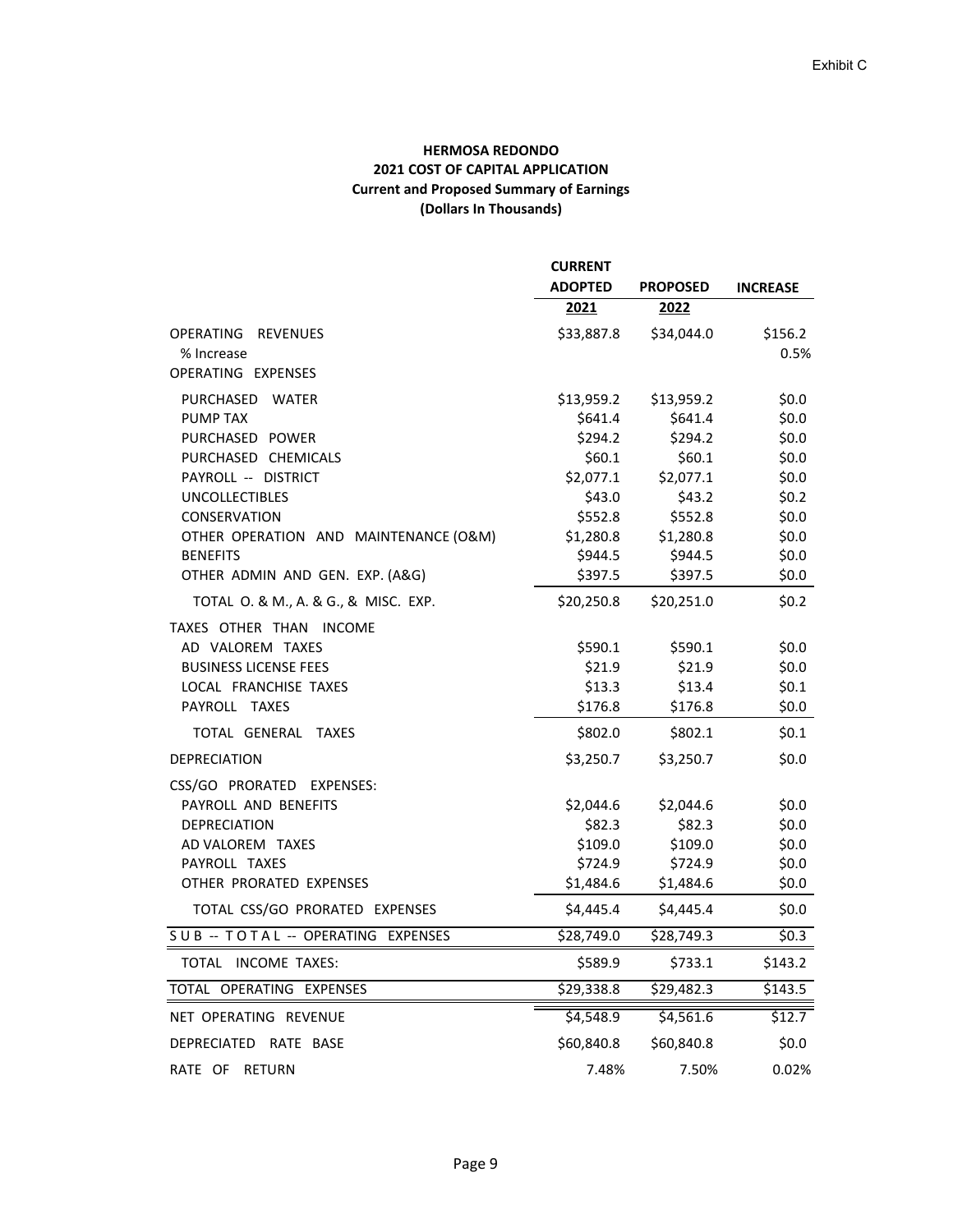## **KERN RIVER VALLEY DISTRICT 2021 COST OF CAPITAL APPLICATION Current and Proposed Summary of Earnings (Dollars In Thousands)**

|                                                    | <b>CURRENT</b><br><b>ADOPTED</b> | <b>PROPOSED</b>    | <b>INCREASE</b>    |
|----------------------------------------------------|----------------------------------|--------------------|--------------------|
|                                                    | 2021                             | 2022               |                    |
| OPERATING REVENUES<br>% Increase                   | \$7,164.9                        | \$7,217.0          | \$52.1<br>0.7%     |
| OPERATING EXPENSES                                 |                                  |                    |                    |
| PURCHASED WATER                                    | \$20.1                           | \$20.1             | \$0.0\$            |
| <b>PUMP TAX</b>                                    | \$0.0\$                          | \$0.0\$            | \$0.0\$            |
| PURCHASED POWER                                    | \$222.2                          | \$222.2            | \$0.0              |
| PURCHASED CHEMICALS                                | \$135.8                          | \$135.8            | \$0.0              |
| PAYROLL -- DISTRICT                                | \$949.3                          | \$949.3            | \$0.0\$            |
| <b>UNCOLLECTIBLES</b>                              | \$70.4                           | \$70.9             | \$0.5              |
| CONSERVATION                                       | \$44.6                           | \$44.6             | \$0.0              |
| OTHER OPERATION AND MAINTENANCE (O&M)              | \$814.8                          | \$814.8            | \$0.0\$            |
| <b>BENEFITS</b><br>OTHER ADMIN AND GEN. EXP. (A&G) | \$453.1<br>( \$14.9)             | \$453.1<br>(514.9) | \$0.0\$<br>\$0.0\$ |
| TOTAL O. & M., A. & G., & MISC. EXP.               | \$2,695.4                        | \$2,695.9          | \$0.5              |
| TAXES OTHER THAN INCOME                            |                                  |                    |                    |
| AD VALOREM TAXES                                   | \$203.8                          | \$203.8            | \$0.0\$            |
| <b>BUSINESS LICENSE FEES</b>                       | \$0.0\$                          | \$0.0\$            | \$0.0\$            |
| LOCAL FRANCHISE TAXES                              | \$58.9                           | \$59.3             | \$0.4\$            |
| PAYROLL TAXES                                      | \$71.0                           | \$71.0             | \$0.0\$            |
| TOTAL GENERAL TAXES                                | \$333.7                          | \$334.1            | \$0.4\$            |
| <b>DEPRECIATION</b>                                | \$1,221.2                        | \$1,221.2          | \$0.0\$            |
| CSS/GO PRORATED EXPENSES:                          |                                  |                    |                    |
| PAYROLL AND BENEFITS                               | \$506.5                          | \$506.5            | \$0.0\$            |
| AD VALOREM TAXES                                   | \$20.1                           | \$20.1             | \$0.0\$            |
| PAYROLL TAXES                                      | \$27.0                           | \$27.0             | \$0.0\$            |
| <b>DEPRECIATION</b>                                | \$178.3                          | \$178.3            | \$0.0\$            |
| OTHER PRORATED EXPENSES                            | \$367.7                          | \$367.7            | \$0.0\$            |
| TOTAL CSS/GO PRORATED EXPENSES                     | \$1,099.6                        | \$1,099.6          | \$0.0\$            |
| SUB -- TOTAL -- OPERATING EXPENSES                 | \$5,349.9                        | \$5,350.8          | \$0.90             |
| TOTAL INCOME TAXES:                                | \$322.3                          | \$370.0            | \$47.7             |
| TOTAL OPERATING EXPENSES                           | \$5,672.2                        | \$5,720.8          | \$48.60            |
| NET OPERATING REVENUE                              | \$1,492.7                        | \$1,496.2          | \$3.5              |
| DEPRECIATED RATE BASE                              | \$19,959.1                       | \$19,959.1         | \$0.0\$            |
| RATE OF RETURN                                     | 7.48%                            | 7.50%              | 0.02%              |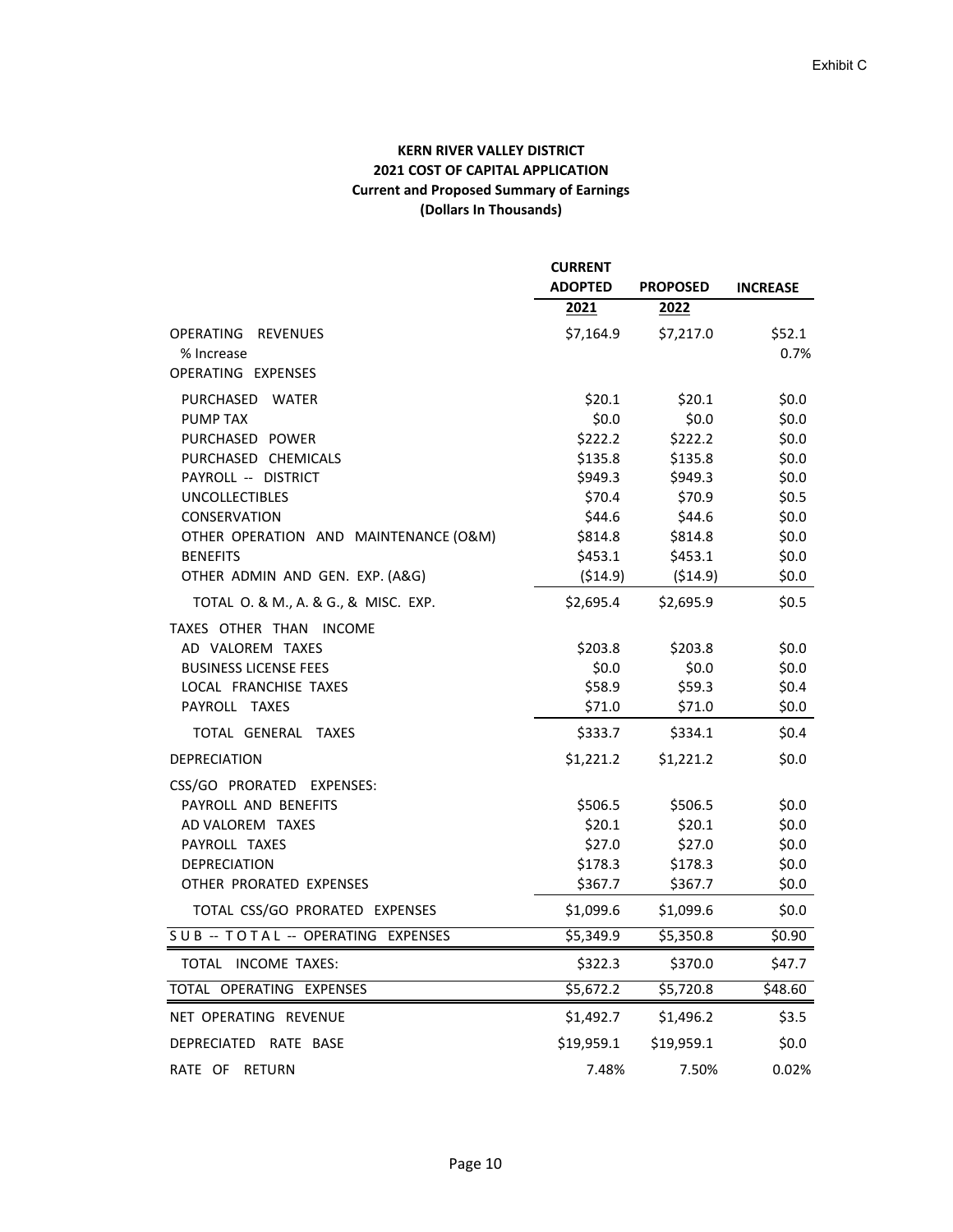## **LIVERMORE DISTRICT 2021 COST OF CAPITAL APPLICATION Current and Proposed Summary of Earnings (Dollars In Thousands)**

|                                        | <b>CURRENT</b> |                   |                  |
|----------------------------------------|----------------|-------------------|------------------|
|                                        | <b>ADOPTED</b> | <b>PROPOSED</b>   | <b>INCREASE</b>  |
|                                        | 2021           | 2022              |                  |
| OPERATING REVENUES<br>% Increase       | \$26,781.8     | \$26,923.0        | \$141.2<br>0.5%  |
| OPERATING EXPENSES                     |                |                   |                  |
| PURCHASED WATER                        | \$11,001.1     | \$11,001.1        | \$0.0            |
| <b>PUMP TAX</b>                        | \$0.0\$        | \$0.0\$           | \$0.0\$          |
| PURCHASED POWER                        | \$476.4        | \$476.4           | \$0.0\$          |
| PURCHASED CHEMICALS                    | \$95.6         | \$95.6            | \$0.0            |
| PAYROLL -- DISTRICT                    | \$1,251.2      | \$1,251.2         | \$0.0            |
| <b>UNCOLLECTIBLES</b>                  | \$21.9         | \$22.0            | \$0.1            |
| CONSERVATION                           | \$476.9        | \$476.9           | \$0.0\$          |
| OTHER OPERATION AND MAINTENANCE (O&M)  | \$1,135.3      | \$1,135.3         | \$0.0\$          |
| <b>BENEFITS</b>                        | \$675.2        | \$675.2           | \$0.0\$          |
| OTHER ADMIN AND GEN. EXP. (A&G)        | (538.8)        | ( \$38.8)         | \$0.0\$          |
| TOTAL O. & M., A. & G., & MISC. EXP.   | \$15,094.8     | \$15,094.9        | \$0.1            |
| TAXES OTHER THAN INCOME                |                |                   |                  |
| AD VALOREM TAXES                       | \$600.1        | \$600.1           | \$0.0\$          |
| <b>BUSINESS LICENSE FEES</b>           | \$750.0        | \$750.0           | \$0.0\$          |
| LOCAL FRANCHISE TAXES<br>PAYROLL TAXES | \$0.0\$        | \$0.0\$<br>\$94.1 | \$0.0\$<br>\$0.0 |
|                                        | \$94.1         |                   |                  |
| TOTAL GENERAL TAXES                    | \$1,444.2      | \$1,444.2         | \$0.0            |
| <b>DEPRECIATION</b>                    | \$2,726.6      | \$2,726.6         | \$0.0\$          |
| CSS/GO PRORATED EXPENSES:              |                |                   |                  |
| PAYROLL AND BENEFITS                   | \$1,484.4      | \$1,484.4         | \$0.0\$          |
| AD VALOREM TAXES                       | \$61.2\$       | \$61.2\$          | \$0.0\$          |
| PAYROLL TAXES                          | \$79.4         | \$79.4            | \$0.0\$          |
| <b>DEPRECIATION</b>                    | \$524.8        | \$524.8           | \$0.0\$          |
| OTHER PRORATED EXPENSES                | \$1,095.6      | \$1,095.6         | \$0.0\$          |
| TOTAL CSS/GO PRORATED EXPENSES         | \$3,245.4      | \$3,245.4         | \$0.0\$          |
| SUB -- TOTAL -- OPERATING EXPENSES     | \$22,511.0     | \$22,511.1        | \$0.1            |
| TOTAL INCOME TAXES:                    | \$530.5        | \$659.3           | \$128.8          |
| TOTAL OPERATING EXPENSES               | \$23,041.5     | \$23,170.4        | \$128.9          |
| NET OPERATING REVENUE                  | \$3,740.3      | \$3,752.6         | \$12.3           |
| DEPRECIATED RATE BASE                  | \$53,464.4     | \$53,464.4        | \$0.0\$          |
| RATE OF RETURN <sup>(1)</sup>          | 7.00%          | 7.02%             | 0.02%            |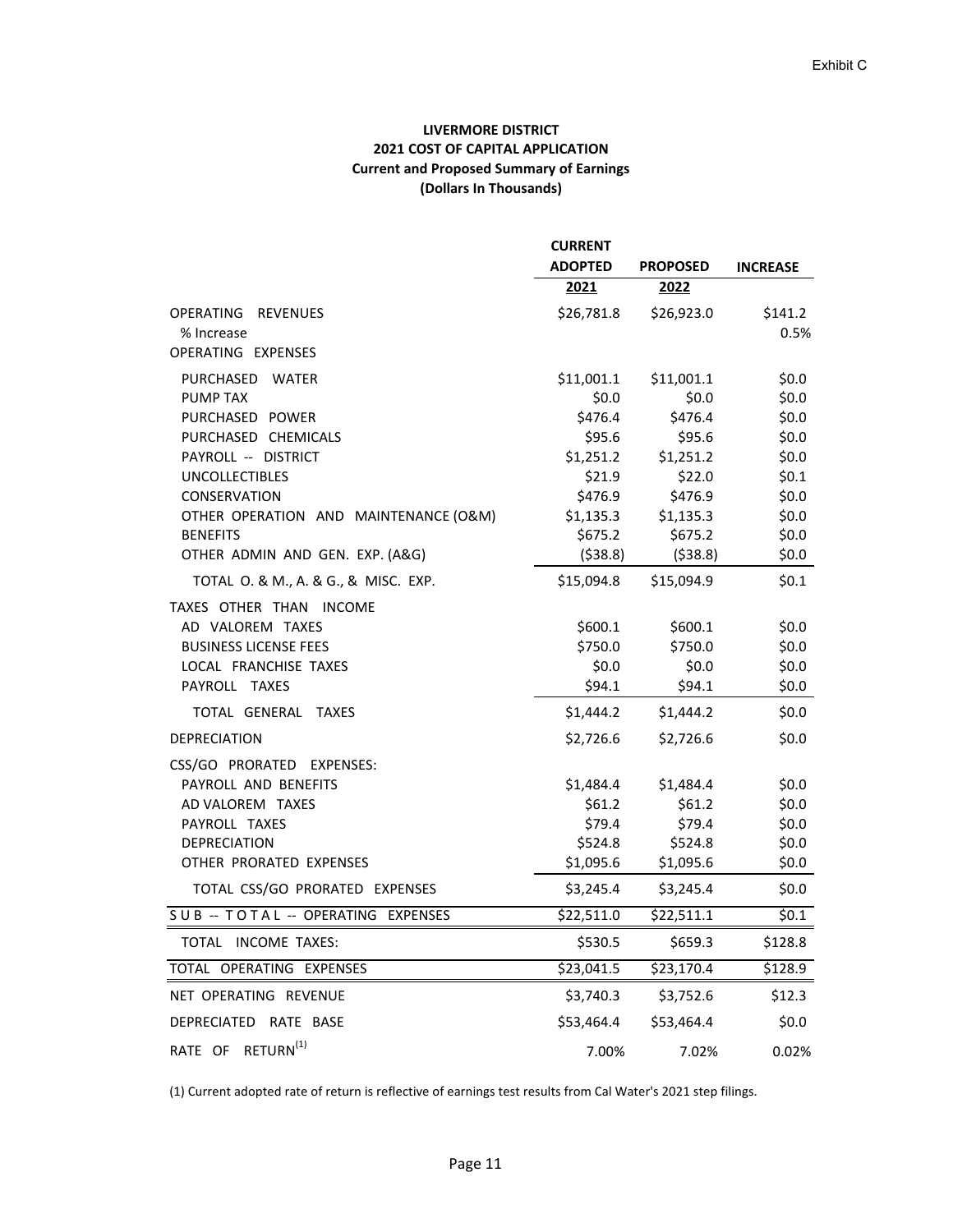#### **LOS ALTOS DISTRICT 2021 COST OF CAPITAL APPLICATION Current and Proposed Summary of Earnings (Dollars In Thousands)**

|                                       | <b>CURRENT</b> |                 | <b>INCREASE</b> |
|---------------------------------------|----------------|-----------------|-----------------|
|                                       | <b>ADOPTED</b> | <b>PROPOSED</b> |                 |
|                                       | 2021           | 2022            |                 |
| OPERATING REVENUES                    | \$43,204.1     | \$43,431.9      | \$227.8         |
| % Increase                            |                |                 | 0.5%            |
| OPERATING EXPENSES                    |                |                 |                 |
| PURCHASED WATER                       | \$12,773.0     | \$12,773.0      | \$0.0           |
| <b>PUMP TAX</b>                       | \$6,419.5      | \$6,419.5       | \$0.0           |
| PURCHASED POWER                       | \$948.4        | \$948.4         | \$0.0           |
| PURCHASED CHEMICALS                   | \$105.1        | \$105.1         | \$0.0           |
| PAYROLL -- DISTRICT                   | \$2,229.5      | \$2,229.5       | \$0.0           |
| <b>UNCOLLECTIBLES</b>                 | \$14.9         | \$15.0          | \$0.1           |
| CONSERVATION                          | \$337.3        | \$337.3         | \$0.0           |
| OTHER OPERATION AND MAINTENANCE (O&M) | \$1,861.4      | \$1,861.4       | \$0.0           |
| <b>BENEFITS</b>                       | \$1,136.3      | \$1,136.3       | \$0.0           |
| OTHER ADMIN AND GEN. EXP. (A&G)       | \$117.5        | \$117.5         | \$0.0\$         |
| TOTAL O. & M., A. & G., & MISC. EXP.  | \$25,942.9     | \$25,943.0      | \$0.1           |
| TAXES OTHER THAN INCOME               |                |                 |                 |
| AD VALOREM TAXES                      | \$932.3        | \$932.3         | \$0.0           |
| <b>BUSINESS LICENSE FEES</b>          | \$0.3          | \$0.3           | \$0.0           |
| LOCAL FRANCHISE TAXES                 | \$594.3        | \$597.4         | \$3.1           |
| PAYROLL TAXES                         | \$167.1        | \$167.1         | \$0.0\$         |
| TOTAL GENERAL TAXES                   | \$1,694.0      | \$1,697.1       | \$3.1           |
| DEPRECIATION                          | \$3,967.6      | \$3,967.6       | \$0.0           |
| CSS/GO PRORATED EXPENSES:             |                |                 |                 |
| PAYROLL AND BENEFITS                  | \$2,191.5      | \$2,191.5       | \$0.0           |
| AD VALOREM TAXES                      | \$2.0          | \$2.0           | \$0.0           |
| PAYROLL TAXES                         | \$117.3        | \$117.3         | \$0.0           |
| <b>DEPRECIATION</b>                   | \$771.7        | \$771.7         | \$0.0           |
| OTHER PRORATED EXPENSES               | \$1,617.5      | \$1,617.5       | \$0.0\$         |
| TOTAL CSS/GO PRORATED EXPENSES        | \$4,700.0      | \$4,700.0       | \$0.0\$         |
| SUB -- TOTAL -- OPERATING EXPENSES    | \$36,304.5     | \$36,307.7      | \$3.2           |
| TOTAL INCOME TAXES:                   | \$344.6        | \$553.8         | \$209.2         |
| TOTAL OPERATING EXPENSES              | \$36,649.1     | \$36,861.5      | \$212.4         |
| NET OPERATING REVENUE                 | \$6,555.0      | \$6,570.4       | \$15.4          |
| <b>DEPRECIATED</b><br>RATE BASE       | \$87,631.2     | \$87,631.2      | \$0.0           |
| RATE OF RETURN                        | 7.48%          | 7.50%           | 0.02%           |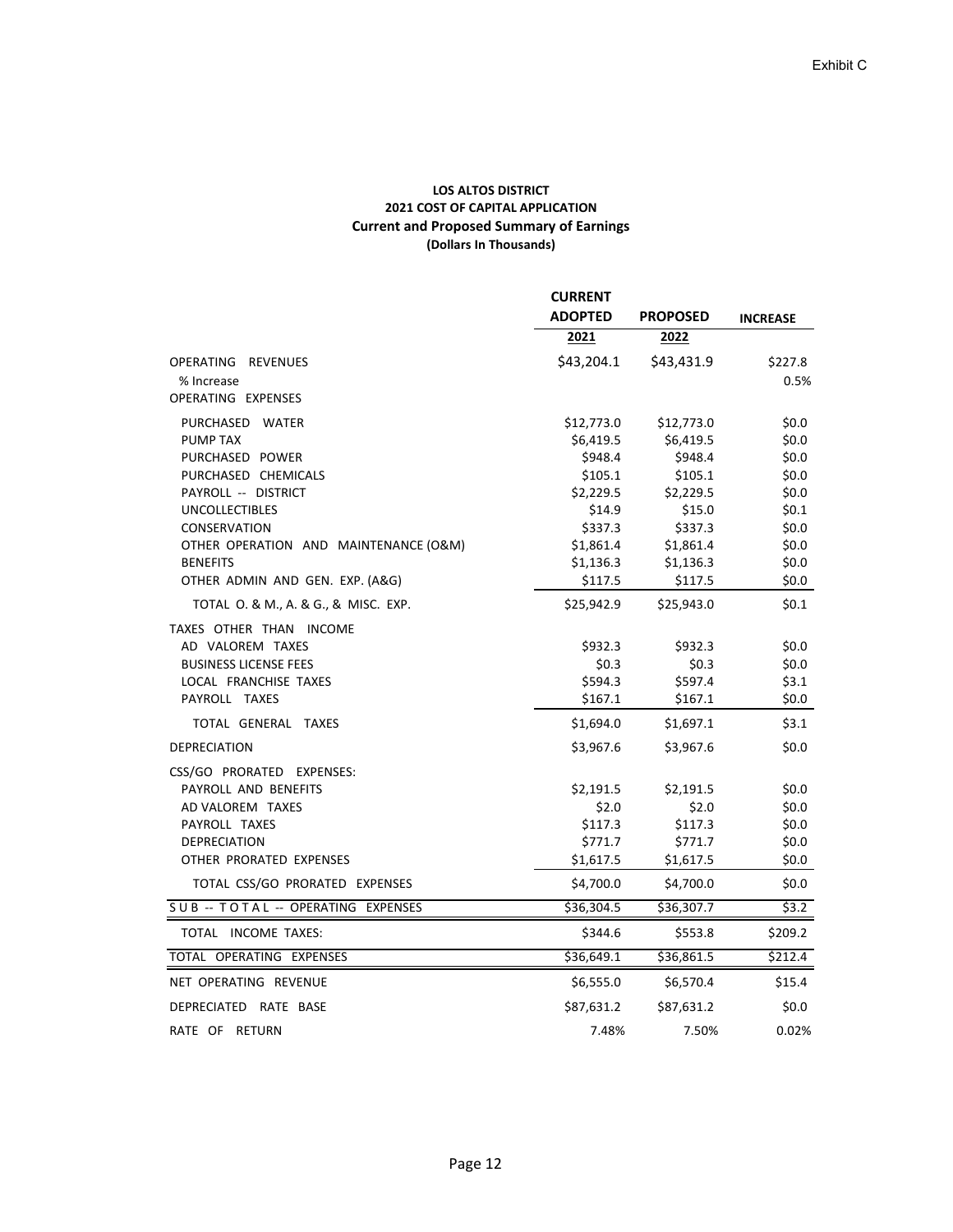## **LOS ANGELES COUNTY REGION 2021 COST OF CAPITAL APPLICATION Current and Proposed Summary of Earnings (Dollars In Thousands)**

|                                          | <b>CURRENT</b>         |                 |                 |
|------------------------------------------|------------------------|-----------------|-----------------|
|                                          | <b>ADOPTED</b>         | <b>PROPOSED</b> | <b>INCREASE</b> |
|                                          | 2021                   | 2022            |                 |
| OPERATING REVENUES                       | \$55,149.2             | \$55,346.8      | \$197.6         |
| % Increase                               |                        |                 | 0.4%            |
| OPERATING EXPENSES                       |                        |                 |                 |
| PURCHASED WATER                          | \$27,223.9             | \$27,223.9      | \$0.0\$         |
| PUMP TAX                                 | \$0.0\$                | \$0.0\$         | \$0.0           |
| PURCHASED POWER                          | \$2,773.0              | \$2,773.0       | \$0.0\$         |
| PURCHASED CHEMICALS                      | \$2.8                  | \$2.8           | \$0.0\$         |
| PAYROLL -- DISTRICT                      | \$2,888.8              | \$2,888.8       | \$0.0\$         |
| <b>UNCOLLECTIBLES</b>                    | \$71.9                 | \$72.2\$        | \$0.3           |
| CONSERVATION                             | \$621.5                | \$621.5         | \$0.0\$         |
| OTHER OPERATION AND MAINTENANCE (O&M)    | \$2,171.4              | \$2,171.4       | \$0.0\$         |
| <b>BENEFITS</b>                          | \$1,306.8              | \$1,306.8       | \$0.0\$         |
| OTHER ADMIN AND GEN. EXP. (A&G)          | \$493.3                | \$493.3         | \$0.0\$         |
| TOTAL O. & M., A. & G., & MISC. EXP.     | \$37,553.3             | \$37,553.6      | \$0.3\$         |
| TAXES OTHER THAN INCOME                  |                        |                 |                 |
| AD VALOREM TAXES                         | \$819.1                | \$819.1         | \$0.0\$         |
| <b>BUSINESS LICENSE FEES</b>             | \$2.7                  | \$2.7           | \$0.0\$         |
| LOCAL FRANCHISE TAXES                    | \$584.3                | \$586.4         | \$2.1           |
| PAYROLL TAXES                            | \$243.9                | \$243.9         | \$0.0\$         |
| TOTAL GENERAL TAXES                      | \$1,650.1              | \$1,652.2       | \$2.1           |
| DEPRECIATION                             | \$3,498.6              | \$3,498.6       | \$0.0\$         |
| CSS/GO PRORATED EXPENSES:                |                        |                 |                 |
| PAYROLL AND BENEFITS                     | \$2,778.5              | \$2,778.5       | \$0.0\$         |
| AD VALOREM, BUSINESS LICENSE, FRANCHISES | \$110.7                | \$110.7         | \$0.0\$         |
| PAYROLL TAXES                            | \$148.1                | \$148.1         | \$0.0\$         |
| <b>DEPRECIATION</b>                      | \$979.6                | \$979.6         | \$0.0\$         |
| OTHER PRORATED EXPENSES                  | \$2,017.5              | \$2,017.5       | \$0.0\$         |
| TOTAL CSS/GO PRORATED EXPENSES           | \$6,034.4              | \$6,034.4       | \$0.0\$         |
| SUB -- TOTAL -- OPERATING EXPENSES       | \$48,736.4             | \$48,738.8      | \$2.4           |
| TOTAL INCOME TAXES:                      | \$716.9                | \$896.7         | \$179.8         |
| TOTAL OPERATING EXPENSES                 | $$49,453.\overline{3}$ | \$49,635.5      | \$182.2         |
| NET OPERATING REVENUE                    | \$5,695.9              | \$5,711.3       | \$15.4          |
| DEPRECIATED RATE BASE                    | \$76,189.6             | \$76,189.6      | \$0.0\$         |
| RATE OF<br><b>RETURN</b>                 | 7.48%                  | 7.50%           | 0.02%           |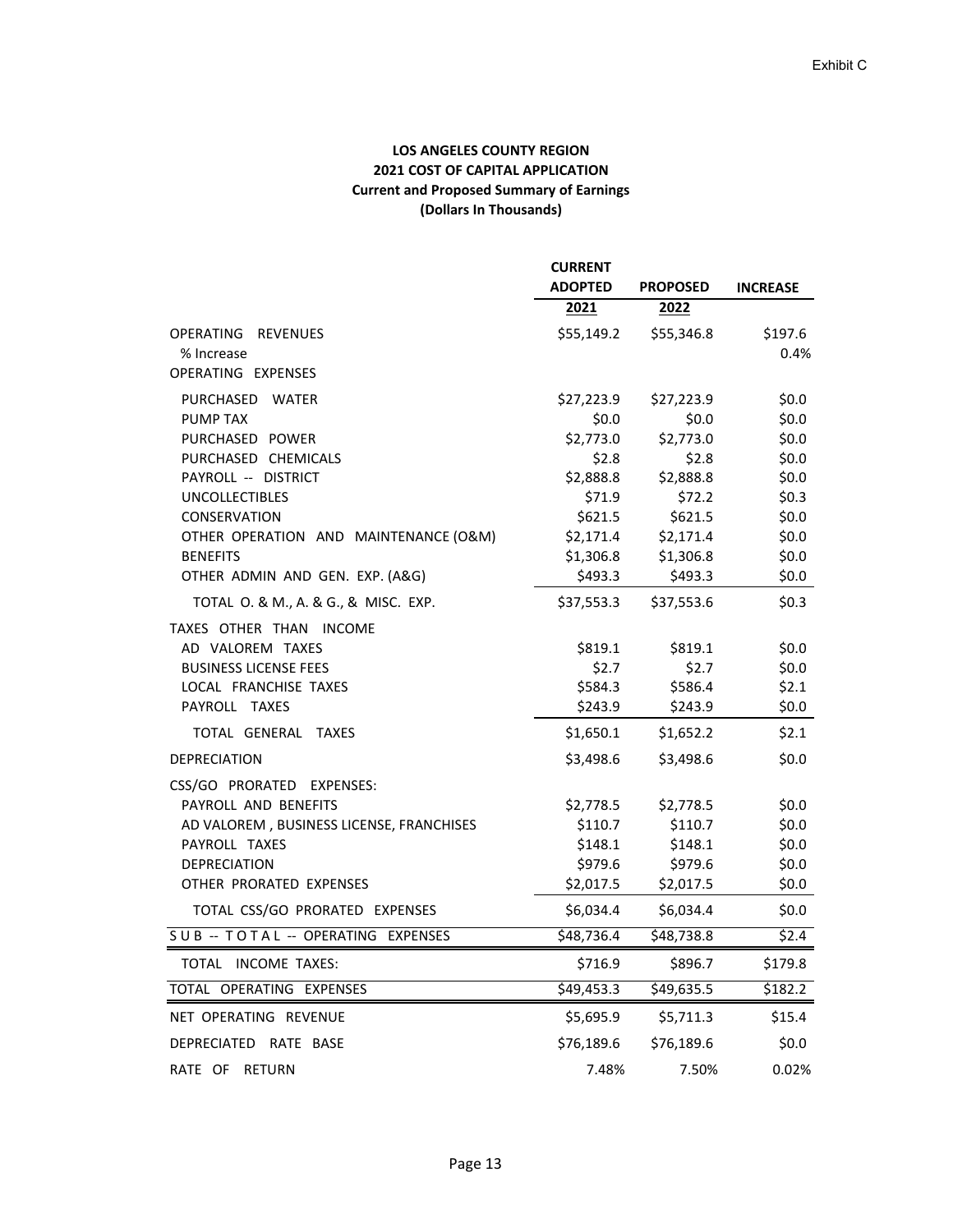## **LOS ANGELES COUNTY REGION 2021 COST OF CAPITAL APPLICATION Current and Proposed Summary of Earnings (Dollars In Thousands)**

*(Palos Verdes Peninsula Water Reliability Project)*

|                                          | <b>CURRENT</b>     |                    |                    |
|------------------------------------------|--------------------|--------------------|--------------------|
|                                          | <b>ADOPTED</b>     | <b>PROPOSED</b>    | <b>INCREASE</b>    |
|                                          | 2021               | 2022               |                    |
| OPERATING REVENUES                       | \$9,019.3          | \$9,247.4          | \$228.1            |
| % Increase                               |                    |                    | 2.5%               |
| OPERATING EXPENSES                       |                    |                    |                    |
| PURCHASED WATER                          | \$0.0\$            | \$0.0\$            | \$0.0\$            |
| <b>PUMP TAX</b>                          | \$0.0\$            | \$0.0\$            | \$0.0\$            |
| PURCHASED POWER                          | \$0.0\$            | \$0.0\$            | \$0.0\$            |
| PURCHASED CHEMICALS                      | \$0.0\$            | \$0.0\$            | \$0.0              |
| PAYROLL -- DISTRICT                      | \$0.0\$            | \$0.0\$            | \$0.0\$            |
| <b>UNCOLLECTIBLES</b><br>CONSERVATION    | \$13.6             | \$13.9             | \$0.3\$<br>\$0.0\$ |
| OTHER OPERATION AND MAINTENANCE (O&M)    | \$0.0\$<br>\$0.0\$ | \$0.0\$<br>\$0.0\$ | \$0.0\$            |
| <b>BENEFITS</b>                          | \$0.0\$            | \$0.0\$            | \$0.0\$            |
| OTHER ADMIN AND GEN. EXP. (A&G)          | \$0.0\$            | \$0.0\$            | \$0.0\$            |
| TOTAL O. & M., A. & G., & MISC. EXP.     | \$13.6             | \$13.9             | \$0.3              |
| TAXES OTHER THAN INCOME                  |                    |                    |                    |
| AD VALOREM TAXES                         | \$1,100.5          | \$1,100.5          | \$0.0\$            |
| <b>BUSINESS LICENSE FEES</b>             | \$0.0\$            | \$0.0\$            | \$0.0\$            |
| LOCAL FRANCHISE TAXES                    | \$106.0            | \$108.4            | \$2.4              |
| PAYROLL TAXES                            | \$0.0\$            | \$0.0\$            | \$0.0\$            |
| TOTAL GENERAL TAXES                      | \$1,206.5          | \$1,208.9          | \$2.4              |
| <b>DEPRECIATION</b>                      | \$2,181.9          | \$2,181.9          | \$0.0\$            |
| CSS/GO PRORATED EXPENSES:                |                    |                    |                    |
| PAYROLL AND BENEFITS                     | \$0.0\$            | \$0.0\$            | \$0.0\$            |
| AD VALOREM, BUSINESS LICENSE, FRANCHISES | \$0.0\$            | \$0.0\$            | \$0.0\$            |
| PAYROLL TAXES                            | \$0.0\$            | \$0.0\$            | \$0.0\$            |
| <b>DEPRECIATION</b>                      | \$0.0\$            | \$0.0\$            | \$0.0\$            |
| OTHER PRORATED EXPENSES                  | \$0.0\$            | \$0.0\$            | \$0.0\$            |
| TOTAL CSS/GO PRORATED EXPENSES           | \$0.0\$            | \$0.0              | \$0.0\$            |
| SUB -- TOTAL -- OPERATING EXPENSES       | \$3,402.0          | \$3,404.7          | \$2.7              |
| TOTAL INCOME TAXES:                      | (5962.9)           | (5755.0)           | \$207.9            |
| TOTAL OPERATING EXPENSES                 | \$2,439.1          | \$2,649.7          | \$210.6            |
| NET OPERATING REVENUE                    | \$6,580.2          | \$6,597.7          | \$17.5             |
| DEPRECIATED RATE BASE                    | \$87,972.3         | \$87,972.3         | \$0.0\$            |
| RATE OF RETURN                           | 7.48%              | 7.50%              | 0.02%              |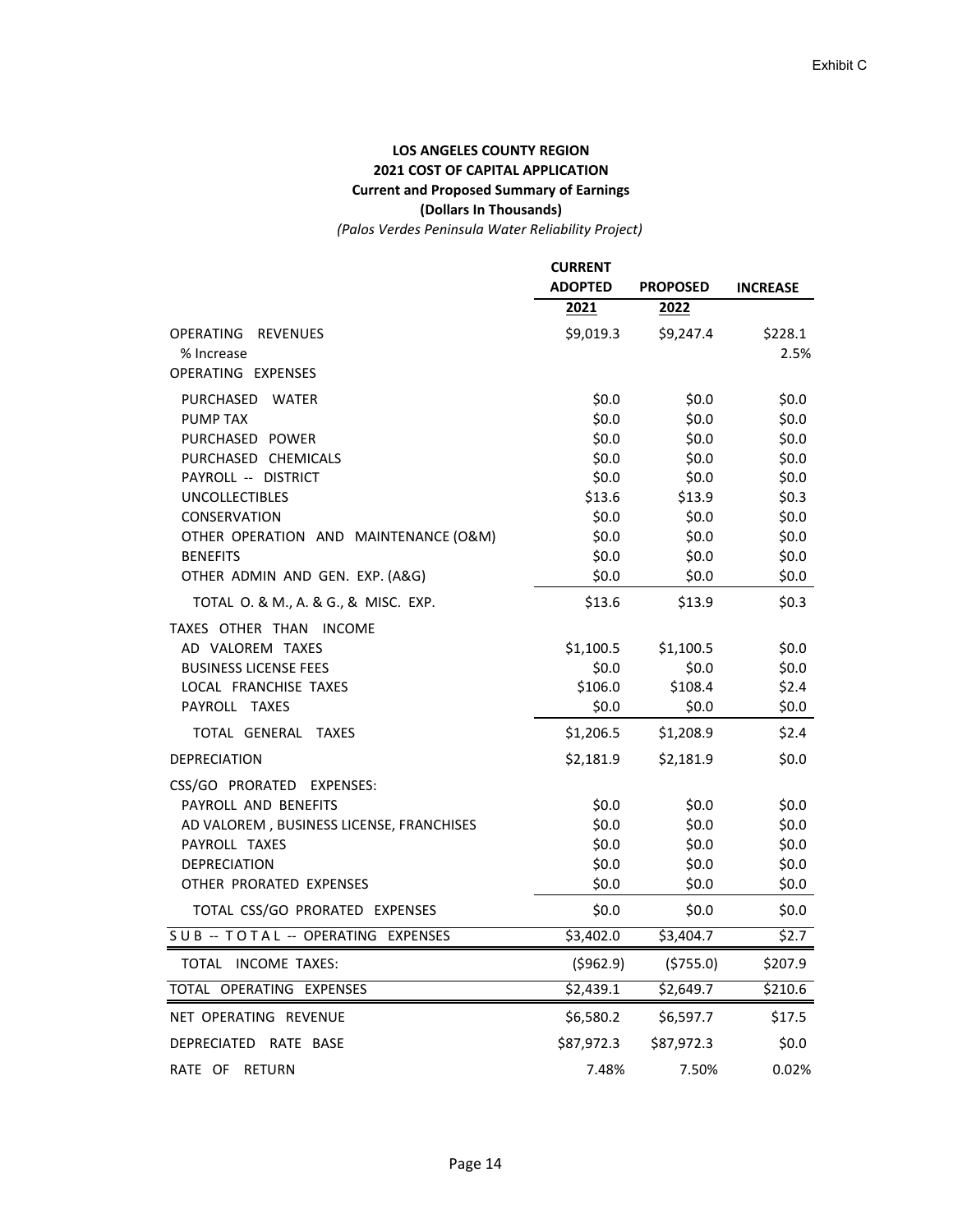## **SALINAS VALLEY REGION 2021 COST OF CAPITAL APPLICATION Current and Proposed Summary of Earnings (Dollars In Thousands)**

|                                          | <b>CURRENT</b> |                        |                 |
|------------------------------------------|----------------|------------------------|-----------------|
|                                          | <b>ADOPTED</b> | <b>PROPOSED</b>        | <b>INCREASE</b> |
|                                          | 2021           | 2022                   |                 |
| OPERATING REVENUES                       | \$38,745.2     | \$39,084.2             | \$339.0         |
| % Increase                               |                |                        | 0.9%            |
| OPERATING EXPENSES                       |                |                        |                 |
| PURCHASED WATER                          | \$0.0\$        | \$0.0\$                | \$0.0\$         |
| PUMP TAX                                 | \$76.2         | \$76.2                 | \$0.0\$         |
| PURCHASED POWER                          | \$1,938.1      | \$1,938.1              | \$0.0           |
| PURCHASED CHEMICALS                      | \$265.9        | \$265.9                | \$0.0\$         |
| PAYROLL -- DISTRICT                      | \$3,960.4      | \$3,960.4              | \$0.0\$         |
| <b>UNCOLLECTIBLES</b>                    | \$80.7         | \$81.4                 | \$0.7           |
| CONSERVATION                             | \$657.5        | \$657.5                | \$0.0           |
| OTHER OPERATION AND MAINTENANCE (O&M)    | \$4,060.8      | \$4,060.8              | \$0.0           |
| <b>BENEFITS</b>                          | \$1,791.3      | \$1,791.3              | \$0.0\$         |
| OTHER ADMIN AND GEN. EXP. (A&G)          | \$291.7        | \$291.7                | \$0.0\$         |
| TOTAL O. & M., A. & G., & MISC. EXP.     | \$13,122.6     | \$13,123.3             | \$0.7           |
| TAXES OTHER THAN INCOME                  |                |                        |                 |
| AD VALOREM TAXES                         | \$1,360.9      | \$1,360.9              | \$0.0\$         |
| <b>BUSINESS LICENSE FEES</b>             | \$743.0        | \$749.5                | \$6.5           |
| LOCAL FRANCHISE TAXES                    | \$135.3        | \$136.5                | \$1.2           |
| PAYROLL TAXES                            | \$297.2        | \$297.2                | \$0.0\$         |
| TOTAL GENERAL TAXES                      | \$2,536.4      | \$2,544.1              | \$7.7           |
| <b>DEPRECIATION</b>                      | \$6,743.9      | \$6,743.9              | \$0.0           |
| CSS/GO PRORATED EXPENSES:                |                |                        |                 |
| PAYROLL AND BENEFITS                     | \$2,851.7      | \$2,851.7              | \$0.0\$         |
| AD VALOREM, BUSINESS LICENSE, FRANCHISES | \$117.2        | \$117.2                | \$0.0\$         |
| PAYROLL TAXES                            | \$152.6        | \$152.6                | \$0.0\$         |
| <b>DEPRECIATION</b>                      | \$1,007.1      | \$1,007.1              | \$0.0\$         |
| OTHER PRORATED EXPENSES                  | \$2,104.8      | \$2,104.8              | \$0.0\$         |
| TOTAL CSS/GO PRORATED EXPENSES           | \$6,233.5      | \$6,233.5              | \$0.0\$         |
| SUB -- TOTAL -- OPERATING EXPENSES       | \$28,636.4     | \$28,644.8             | \$8.4           |
| TOTAL INCOME TAXES:                      | \$989.3        | \$1,297.1              | \$307.8         |
| TOTAL OPERATING EXPENSES                 | \$29,625.7     | $\overline{$}29,941.9$ | \$316.2         |
| NET OPERATING REVENUE                    | \$9,119.5      | \$9,142.3              | \$22.8          |
| DEPRECIATED RATE BASE                    | \$129,004.8    | \$129,004.8            | \$0.0\$         |
| RATE OF RETURN <sup>(1)</sup>            | 7.07%          | 7.09%                  | 0.02%           |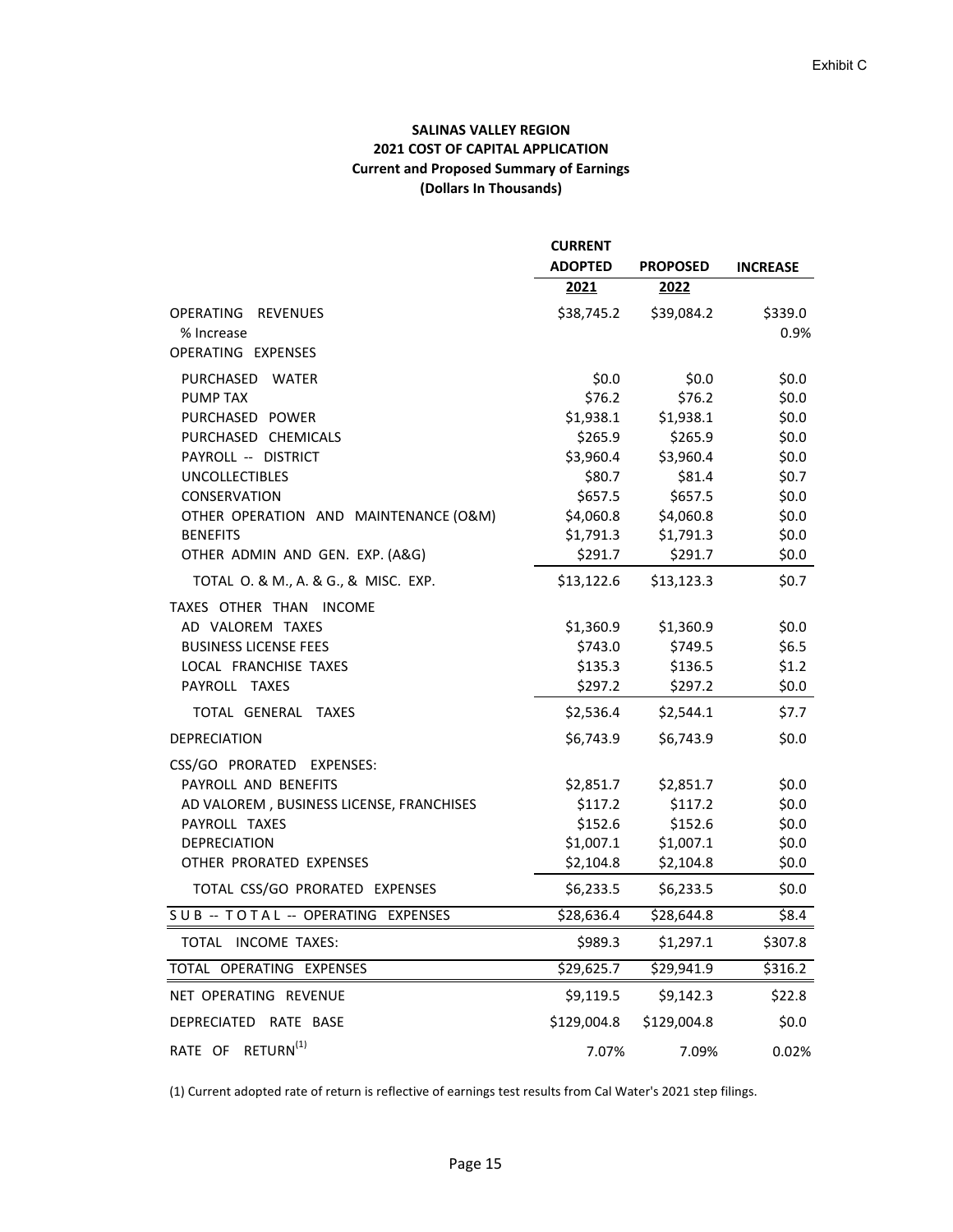#### **MARYSVILLE DISTRICT 2021 COST OF CAPITAL APPLICATION Current and Proposed Summary of Earnings (Dollars In Thousands)**

|                                       | <b>CURRENT</b> |                 |                 |
|---------------------------------------|----------------|-----------------|-----------------|
|                                       | <b>ADOPTED</b> | <b>PROPOSED</b> | <b>INCREASE</b> |
|                                       | 2021           | 2022            |                 |
| OPERATING REVENUES                    | \$4,380.8      | \$4,412.1       | \$31.3          |
| % Increase                            |                |                 | 0.7%            |
| OPERATING EXPENSES                    |                |                 |                 |
| PURCHASED WATER                       | \$0.0          | \$0.0           | \$0.0\$         |
| <b>PUMP TAX</b>                       | \$0.0\$        | \$0.0\$         | \$0.0\$         |
| PURCHASED POWER                       | \$149.4        | \$149.4         | \$0.0\$         |
| PURCHASED CHEMICALS                   | \$20.0         | \$20.0          | \$0.0\$         |
| PAYROLL -- DISTRICT                   | \$619.6        | \$619.6         | \$0.0\$         |
| <b>UNCOLLECTIBLES</b>                 | \$14.0         | \$14.1          | \$0.1           |
| CONSERVATION                          | \$50.1         | \$50.1          | \$0.0\$         |
| OTHER OPERATION AND MAINTENANCE (O&M) | \$338.0        | \$338.0         | \$0.0\$         |
| <b>BENEFITS</b>                       | \$271.4        | \$271.4         | \$0.0\$         |
| OTHER ADMIN AND GEN. EXP. (A&G)       | \$31.3         | \$31.3          | \$0.0\$         |
| TOTAL O. & M., A. & G., & MISC. EXP.  | \$1,493.8      | \$1,493.9       | \$0.1           |
| TAXES OTHER THAN INCOME               |                |                 |                 |
| AD VALOREM TAXES                      | \$116.2        | \$116.2         | \$0.0           |
| <b>BUSINESS LICENSE FEES</b>          | \$1.0          | \$1.0           | \$0.0\$         |
| LOCAL FRANCHISE TAXES                 | \$0.0          | \$0.0           | \$0.0\$         |
| PAYROLL TAXES                         | \$46.4         | \$46.4          | \$0.0\$         |
| TOTAL GENERAL TAXES                   | \$163.6        | \$163.6         | \$0.0\$         |
| <b>DEPRECIATION</b>                   | \$886.4        | \$886.4         | \$0.0           |
| CSS/GO PRORATED EXPENSES:             |                |                 |                 |
| PAYROLL AND BENEFITS                  | \$369.1        | \$369.1         | \$0.0\$         |
| AD VALOREM TAXES                      | \$15.2         | \$15.2          | \$0.0\$         |
| PAYROLL TAXES                         | \$19.8         | \$19.8          | \$0.0\$         |
| <b>DEPRECIATION</b>                   | \$130.4        | \$130.4         | \$0.0\$         |
| OTHER PRORATED EXPENSES               | \$272.4        | \$272.4         | \$0.0\$         |
| TOTAL CSS/GO PRORATED EXPENSES        | \$806.9        | \$806.9         | \$0.0\$         |
| SUB -- TOTAL -- OPERATING EXPENSES    | \$3,350.8      | \$3,350.9       | \$0.1           |
| TOTAL INCOME TAXES:                   | \$118.7        | \$147.8         | \$29.1          |
| TOTAL OPERATING EXPENSES              | \$3,469.5      | \$3,498.7       | \$29.2          |
| NET OPERATING REVENUE                 | \$911.3        | \$913.4         | \$2.1           |
| DEPRECIATED<br>RATE BASE              | \$12,182.6     | \$12,182.6      | \$0.0\$         |
| RATE OF RETURN                        | 7.48%          | 7.50%           | 0.02%           |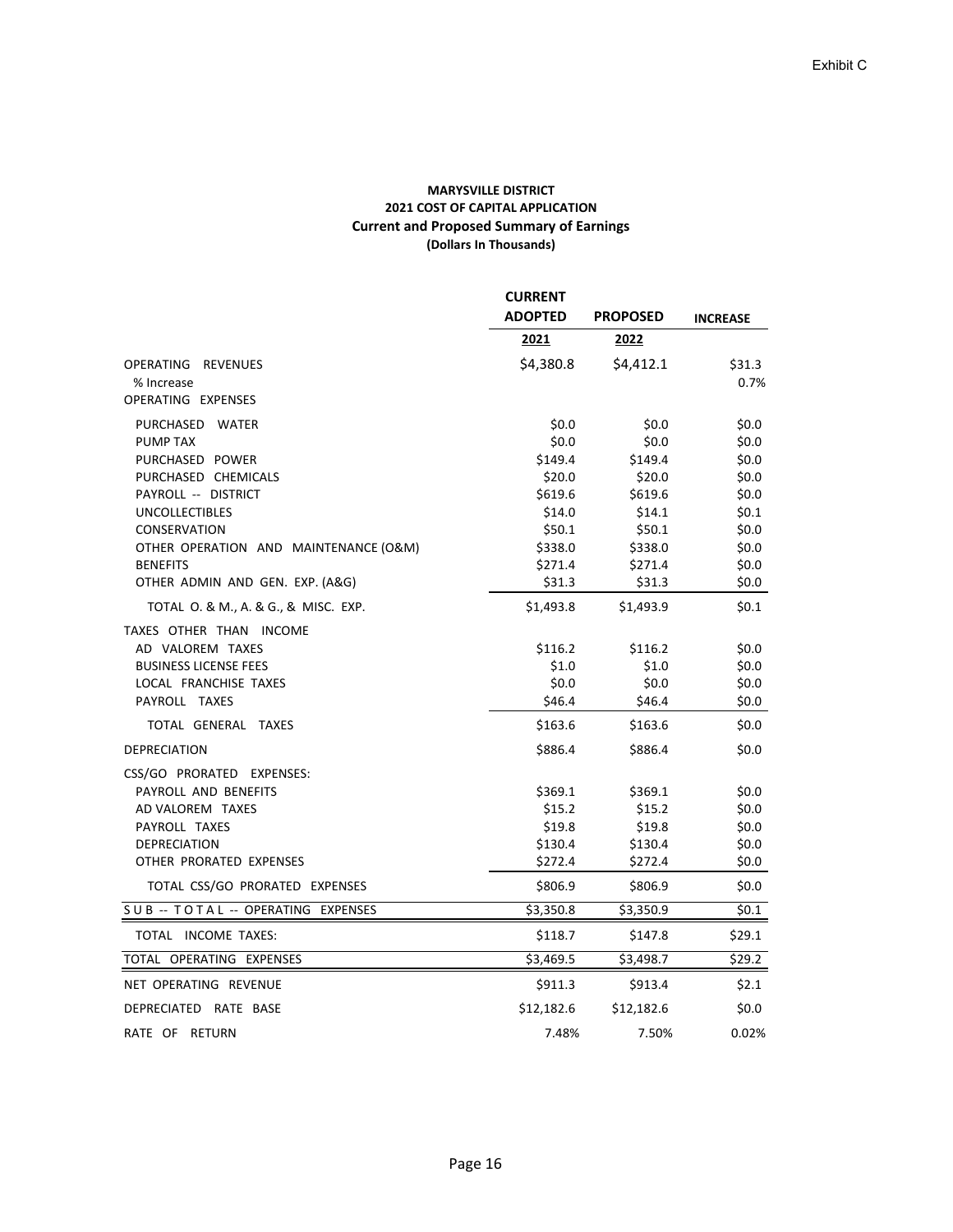#### **OROVILLE DISTRICT 2021 COST OF CAPITAL APPLICATION Current and Proposed Summary of Earnings (Dollars In Thousands)**

|                                       | <b>CURRENT</b> | <b>PROPOSED</b> | <b>INCREASE</b> |
|---------------------------------------|----------------|-----------------|-----------------|
|                                       | <b>ADOPTED</b> |                 |                 |
|                                       | 2021           | 2022            |                 |
| OPERATING REVENUES                    | \$5,618.5      | \$5,653.8       | \$35.3          |
| % Increase                            |                |                 | 0.6%            |
| OPERATING EXPENSES                    |                |                 |                 |
| PURCHASED WATER                       | \$221.1        | \$221.1         | \$0.0           |
| <b>PUMP TAX</b>                       | \$0.0\$        | \$0.0\$         | \$0.0\$         |
| PURCHASED POWER                       | \$246.9        | \$246.9         | \$0.0           |
| PURCHASED CHEMICALS                   | \$26.8         | \$26.8          | \$0.0           |
| PAYROLL -- DISTRICT                   | \$876.6        | \$876.6         | \$0.0\$         |
| <b>UNCOLLECTIBLES</b>                 | \$22.8         | \$22.9          | \$0.1           |
| CONSERVATION                          | \$42.1         | \$42.1          | \$0.0\$         |
| OTHER OPERATION AND MAINTENANCE (O&M) | \$394.6        | \$394.6         | \$0.0           |
| <b>BENEFITS</b>                       | \$383.9        | \$383.9         | \$0.0\$         |
| OTHER ADMIN AND GEN. EXP. (A&G)       | \$85.6         | \$85.6          | \$0.0\$         |
| TOTAL O. & M., A. & G., & MISC. EXP.  | \$2,300.4      | \$2,300.5       | \$0.1           |
| TAXES OTHER THAN INCOME               |                |                 |                 |
| AD VALOREM TAXES                      | \$143.4        | \$143.4         | \$0.0           |
| <b>BUSINESS LICENSE FEES</b>          | \$0.0\$        | \$0.0           | \$0.0           |
| LOCAL FRANCHISE TAXES                 | \$0.0\$        | \$0.0\$         | \$0.0           |
| PAYROLL TAXES                         | \$65.8         | \$65.8          | \$0.0           |
| TOTAL GENERAL TAXES                   | \$209.2        | \$209.2         | \$0.0           |
| <b>DEPRECIATION</b>                   | \$1,001.1      | \$1,001.1       | \$0.0           |
| CSS/GO PRORATED EXPENSES:             |                |                 |                 |
| PAYROLL AND BENEFITS                  | \$443.0        | \$443.0         | \$0.0           |
| AD VALOREM TAXES                      | \$18.1         | \$18.1          | \$0.0\$         |
| PAYROLL TAXES                         | \$23.7         | \$23.7          | \$0.0           |
| <b>DEPRECIATION</b>                   | \$155.9        | \$155.9         | \$0.0\$         |
| OTHER PRORATED EXPENSES               | \$327.0        | \$327.0         | \$0.0           |
| TOTAL CSS/GO PRORATED EXPENSES        | \$967.7        | \$967.7         | \$0.0           |
| SUB -- TOTAL -- OPERATING EXPENSES    | \$4,478.4      | \$4,478.5       | \$0.1           |
| TOTAL INCOME TAXES:                   | \$110.8        | \$143.6         | \$32.8          |
| TOTAL OPERATING EXPENSES              | \$4,589.2      | \$4,622.1       | \$32.9          |
| NET OPERATING REVENUE                 | \$1,029.3      | \$1,031.7       | \$2.4           |
| <b>DEPRECIATED</b><br>RATE BASE       | \$13,760.6     | \$13,760.6      | \$0.0           |
| RATE OF RETURN                        | 7.48%          | 7.50%           | 0.02%           |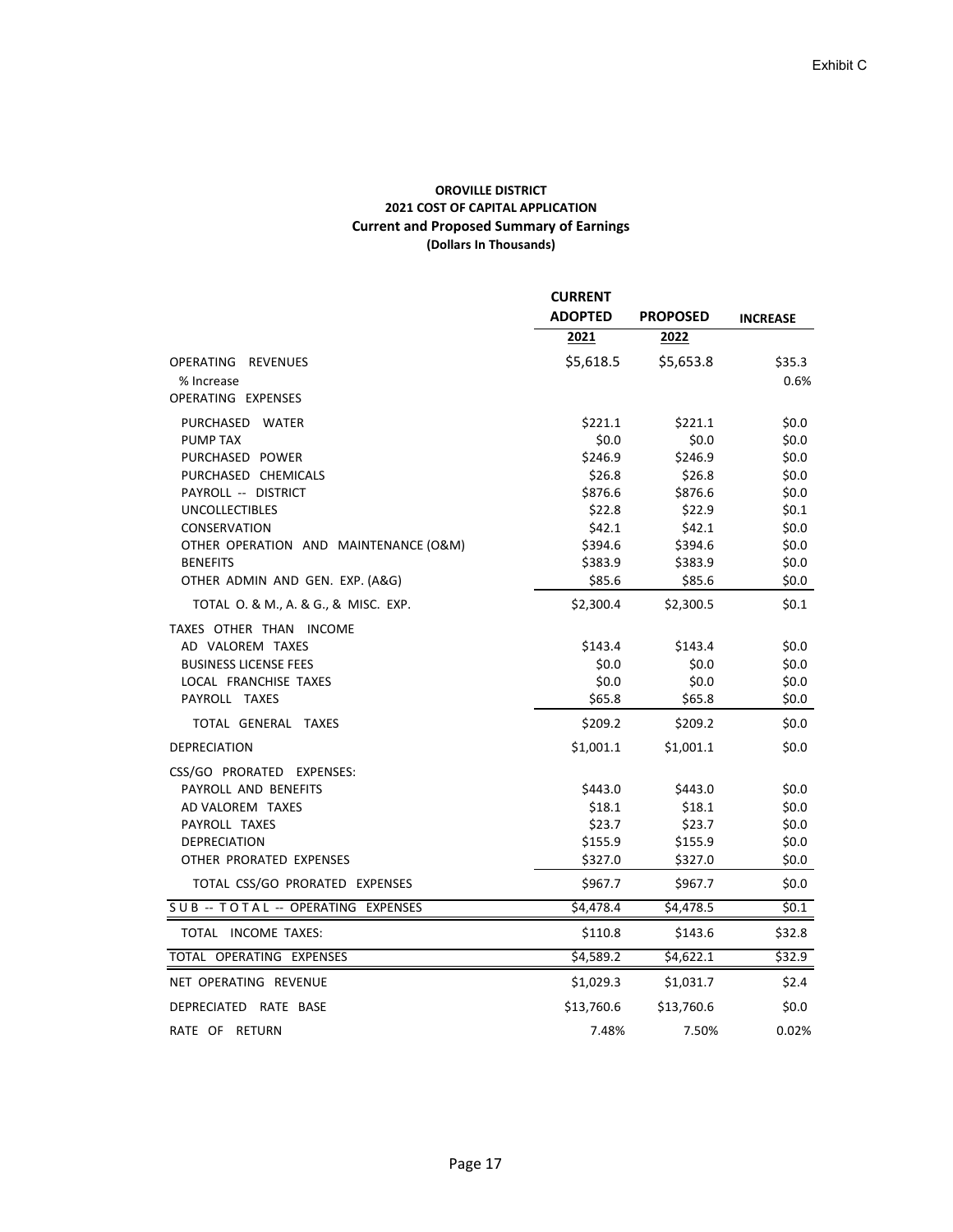## **SELMA DISTRICT 2021 COST OF CAPITAL APPLICATION Current and Proposed Summary of Earnings (Dollars In Thousands)**

|                                                          | <b>CURRENT</b>     |                    |                    |
|----------------------------------------------------------|--------------------|--------------------|--------------------|
|                                                          | <b>ADOPTED</b>     | <b>PROPOSED</b>    | <b>INCREASE</b>    |
|                                                          | 2021               | 2022               |                    |
| OPERATING REVENUES                                       | \$5,898.3          | \$5,938.6          | \$40.3\$           |
| % Increase                                               |                    |                    | 0.7%               |
| OPERATING EXPENSES                                       |                    |                    |                    |
| PURCHASED WATER                                          | \$0.0              | \$0.0\$            | \$0.0\$            |
| <b>PUMP TAX</b>                                          | \$0.0\$            | \$0.0\$            | \$0.0              |
| PURCHASED POWER                                          | \$470.4            | \$470.4            | \$0.0              |
| PURCHASED CHEMICALS                                      | \$16.1             | \$16.1             | \$0.0\$            |
| PAYROLL -- DISTRICT                                      | \$708.2            | \$708.2            | \$0.0\$            |
| <b>UNCOLLECTIBLES</b>                                    | \$19.6             | \$19.7             | \$0.1              |
| CONSERVATION                                             | \$88.6             | \$88.6             | \$0.0              |
| OTHER OPERATION AND MAINTENANCE (O&M)<br><b>BENEFITS</b> | \$512.3<br>\$315.4 | \$512.3<br>\$315.4 | \$0.0\$<br>\$0.0\$ |
| OTHER ADMIN AND GEN. EXP. (A&G)                          | \$3.3              | \$3.3              | \$0.0\$            |
| TOTAL O. & M., A. & G., & MISC. EXP.                     | \$2,133.9          | \$2,134.0          | \$0.1              |
| TAXES OTHER THAN INCOME                                  |                    |                    |                    |
| AD VALOREM TAXES                                         | \$166.4            | \$166.4            | \$0.0\$            |
| <b>BUSINESS LICENSE FEES</b>                             | \$0.7              | \$0.7              | \$0.0\$            |
| LOCAL FRANCHISE TAXES                                    | \$176.0            | \$177.2            | \$1.2              |
| PAYROLL TAXES                                            | \$53.1             | \$53.1             | \$0.0\$            |
| TOTAL GENERAL TAXES                                      | \$396.2            | \$397.4            | \$1.2              |
| DEPRECIATION                                             | \$1,004.7          | \$1,004.7          | \$0.0\$            |
| CSS/GO PRORATED EXPENSES:                                |                    |                    |                    |
| PAYROLL AND BENEFITS                                     | \$494.3            | \$494.3            | \$0.0\$            |
| AD VALOREM TAXES                                         | \$19.9             | \$19.9             | \$0.0\$            |
| PAYROLL TAXES                                            | \$26.4             | \$26.4             | \$0.0\$            |
| DEPRECIATION                                             | \$175.2            | \$175.2            | \$0.0\$            |
| OTHER PRORATED EXPENSES                                  | \$358.9            | \$358.9            | \$0.0\$            |
| TOTAL CSS/GO PRORATED EXPENSES                           | \$1,074.7          | \$1,074.7          | \$0.0\$            |
| SUB -- TOTAL -- OPERATING EXPENSES                       | \$4,609.5          | \$4,610.8          | \$1.3              |
| TOTAL INCOME TAXES:                                      | \$150.0            | \$186.2            | \$36.2             |
| TOTAL OPERATING EXPENSES                                 | \$4,759.5          | \$4,797.0          | \$37.5             |
| NET OPERATING REVENUE                                    | \$1,138.8          | \$1,141.6          | \$2.8              |
| DEPRECIATED RATE BASE                                    | \$15,233.0         | \$15,233.0         | \$0.0\$            |
| RATE OF<br><b>RETURN</b>                                 | 7.48%              | 7.50%              | 0.02%              |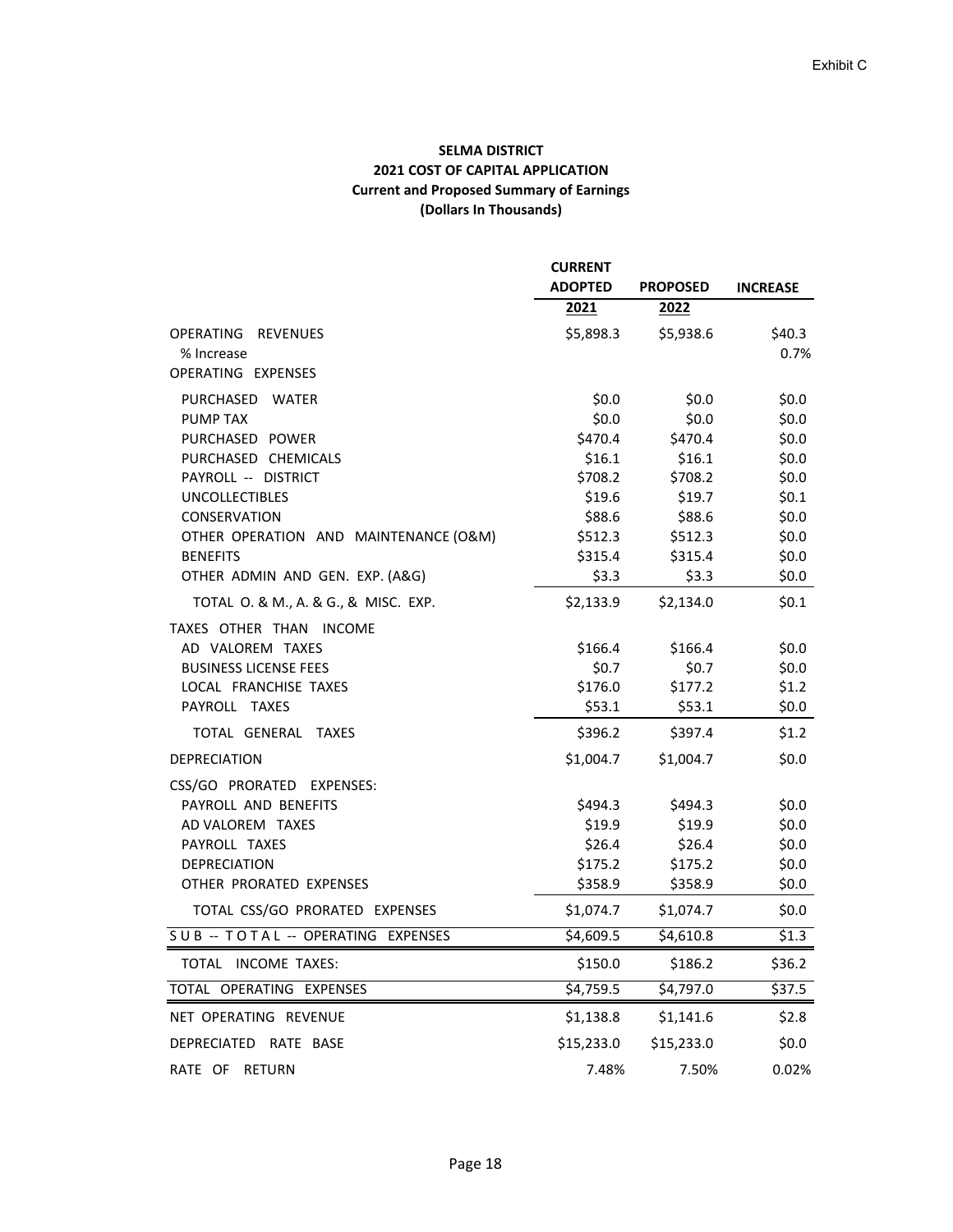## **STOCKTON DISTRICT 2021 COST OF CAPITAL APPLICATION Current and Proposed Summary of Earnings (Dollars In Thousands)**

|                                       | <b>CURRENT</b> |                 |                 |
|---------------------------------------|----------------|-----------------|-----------------|
|                                       | <b>ADOPTED</b> | <b>PROPOSED</b> | <b>INCREASE</b> |
|                                       | 2021           | 2022            |                 |
| OPERATING REVENUES                    | \$56,681.0     | \$57,076.3      | \$395.3         |
| % Increase<br>OPERATING EXPENSES      |                |                 | 0.7%            |
| PURCHASED WATER                       | \$14,728.8     | \$14,728.8      | \$0.0\$         |
| <b>PUMP TAX</b>                       | \$1,096.9      | \$1,096.9       | \$0.0\$         |
| PURCHASED POWER                       | \$432.3        | \$432.3         | \$0.0\$         |
| PURCHASED CHEMICALS                   | \$24.5         | \$24.5          | \$0.0           |
| PAYROLL -- DISTRICT                   | \$4,587.2      | \$4,587.2       | \$0.0           |
| <b>UNCOLLECTIBLES</b>                 | \$481.5        | \$484.9         | \$3.4           |
| CONSERVATION                          | \$546.7        | \$546.7         | \$0.0\$         |
| OTHER OPERATION AND MAINTENANCE (O&M) | \$2,703.0      | \$2,703.0       | \$0.0\$         |
| <b>BENEFITS</b>                       | \$2,174.8      | \$2,174.8       | \$0.0\$         |
| OTHER ADMIN AND GEN. EXP. (A&G)       | \$149.8        | \$149.8         | \$0.0\$         |
| TOTAL O. & M., A. & G., & MISC. EXP.  | \$26,925.5     | \$26,928.9      | \$3.4           |
| TAXES OTHER THAN INCOME               |                |                 |                 |
| AD VALOREM TAXES                      | \$1,759.5      | \$1,759.5       | \$0.0\$         |
| <b>BUSINESS LICENSE FEES</b>          | \$8.7          | \$8.8           | \$0.1           |
| LOCAL FRANCHISE TAXES                 | \$258.0        | \$259.8         | \$1.8           |
| PAYROLL TAXES                         | \$343.6        | \$343.6         | \$0.0           |
| TOTAL GENERAL TAXES                   | \$2,369.8      | \$2,371.7       | \$1.9           |
| <b>DEPRECIATION</b>                   | \$7,451.8      | \$7,451.8       | \$0.0\$         |
| CSS/GO PRORATED EXPENSES:             |                |                 |                 |
| PAYROLL AND BENEFITS                  | \$3,726.2      | \$3,726.2       | \$0.0\$         |
| AD VALOREM TAXES                      | \$149.4        | \$149.4         | \$0.0\$         |
| PAYROLL TAXES                         | \$198.7        | \$198.7         | \$0.0\$         |
| <b>DEPRECIATION</b>                   | \$1,318.5      | \$1,318.5       | \$0.0\$         |
| OTHER PRORATED EXPENSES               | \$2,705.7      | \$2,705.7       | \$0.0\$         |
| TOTAL CSS/GO PRORATED EXPENSES        | \$8,098.5      | \$8,098.5       | \$0.0\$         |
| SUB -- TOTAL -- OPERATING EXPENSES    | \$44,845.6     | \$44,850.9      | \$5.3           |
| TOTAL INCOME TAXES:                   | \$451.2        | \$814.4         | \$363.2         |
| TOTAL OPERATING EXPENSES              | \$45,296.8     | \$45,665.3      | \$368.5         |
| NET OPERATING REVENUE                 | \$11,384.2     | \$11,411.0      | \$26.8          |
| DEPRECIATED RATE BASE                 | \$152,208.1    | \$152,208.1     | \$0.0\$         |
| RATE OF RETURN                        | 7.48%          | 7.50%           | 0.02%           |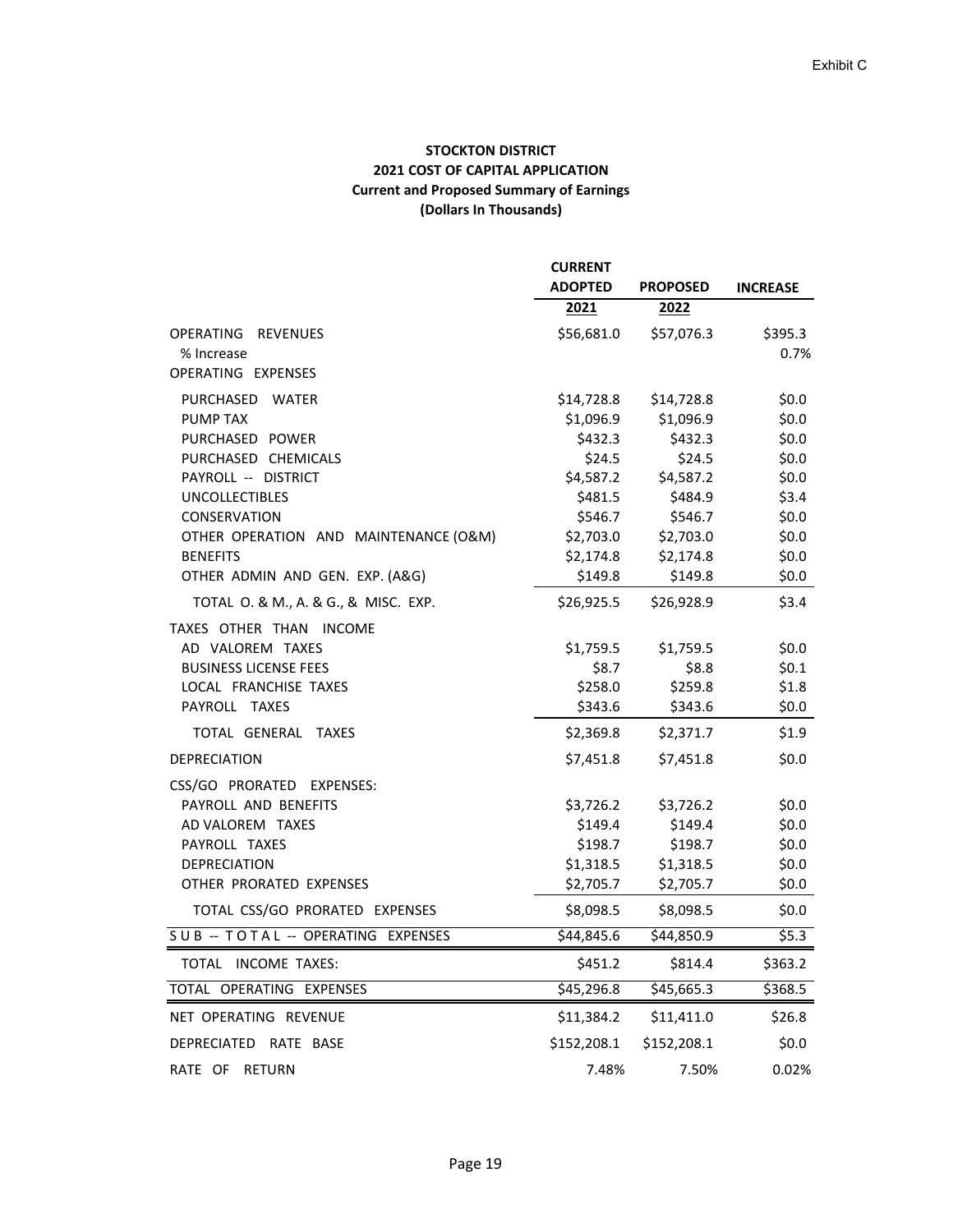## **VISALIA DISTRICT 2021 COST OF CAPITAL APPLICATION Current and Proposed Summary of Earnings (Dollars In Thousands)**

|                                                        | <b>CURRENT</b><br><b>ADOPTED</b> | <b>PROPOSED</b>      | <b>INCREASE</b> |
|--------------------------------------------------------|----------------------------------|----------------------|-----------------|
|                                                        | 2021                             | 2022                 |                 |
| OPERATING REVENUES<br>% Increase<br>OPERATING EXPENSES | \$30,663.5                       | \$30,836.5           | \$173.0<br>0.6% |
|                                                        |                                  |                      |                 |
| PURCHASED WATER                                        | \$0.0\$                          | \$0.0\$              | \$0.0           |
| <b>PUMP TAX</b><br>PURCHASED POWER                     | \$505.5<br>\$1,562.1             | \$505.5<br>\$1,562.1 | \$0.0<br>\$0.0  |
| PURCHASED CHEMICALS                                    | \$100.3                          | \$100.3              | \$0.0\$         |
| PAYROLL -- DISTRICT                                    | \$4,339.5                        | \$4,339.5            | \$0.0\$         |
| <b>UNCOLLECTIBLES</b>                                  | \$107.2                          | \$107.8              | \$0.6           |
| <b>CONSERVATION</b>                                    | \$463.2                          | \$463.2              | \$0.0           |
| OTHER OPERATION AND MAINTENANCE (O&M)                  | \$2,428.5                        | \$2,428.5            | \$0.0\$         |
| <b>BENEFITS</b>                                        | \$1,809.3                        | \$1,809.3            | \$0.0\$         |
| OTHER ADMIN AND GEN. EXP. (A&G)                        | \$182.0                          | \$182.0              | \$0.0\$         |
| TOTAL O. & M., A. & G., & MISC. EXP.                   | \$11,497.5                       | \$11,498.1           | \$0.6           |
| TAXES OTHER THAN INCOME<br>AD VALOREM TAXES            | \$673.9                          | \$673.9              | \$0.0\$         |
| <b>BUSINESS LICENSE FEES</b>                           | \$0.8\$                          | \$0.8\$              | \$0.0\$         |
| LOCAL FRANCHISE TAXES                                  | \$0.0\$                          | \$0.0\$              | \$0.0\$         |
| PAYROLL TAXES                                          | \$324.6                          | \$324.6              | \$0.0\$         |
| TOTAL GENERAL TAXES                                    | \$999.4                          | \$999.4              | \$0.0\$         |
| DEPRECIATION                                           | \$5,753.5                        | \$5,753.5            | \$0.0           |
| CSS/GO PRORATED EXPENSES:                              |                                  |                      |                 |
| PAYROLL AND BENEFITS                                   | \$3,121.3                        | \$3,121.3            | \$0.0\$         |
| AD VALOREM TAXES                                       | \$128.0                          | \$128.0              | \$0.0\$         |
| PAYROLL TAXES                                          | \$167.1                          | \$167.1              | \$0.0\$         |
| DEPRECIATION                                           | \$1,095.3                        | \$1,095.3            | \$0.0\$         |
| OTHER PRORATED EXPENSES                                | \$2,303.9                        | \$2,303.9            | \$0.0\$         |
| TOTAL CSS/GO PRORATED EXPENSES                         | \$6,815.6                        | \$6,815.6            | \$0.0\$         |
| SUB -- TOTAL -- OPERATING EXPENSES                     | \$25,066.0                       | \$25,066.6           | \$0.6           |
| TOTAL INCOME TAXES:                                    | \$566.1                          | \$726.6              | \$160.5         |
| TOTAL OPERATING EXPENSES                               | \$25,632.1                       | 525,793.2            | \$161.1         |
| NET OPERATING REVENUE                                  | \$5,031.4                        | \$5,043.3            | \$11.9          |
| DEPRECIATED RATE BASE                                  | \$67,264.1                       | \$67,264.1           | \$0.0\$         |
| RATE OF RETURN                                         | 7.48%                            | 7.50%                | 0.02%           |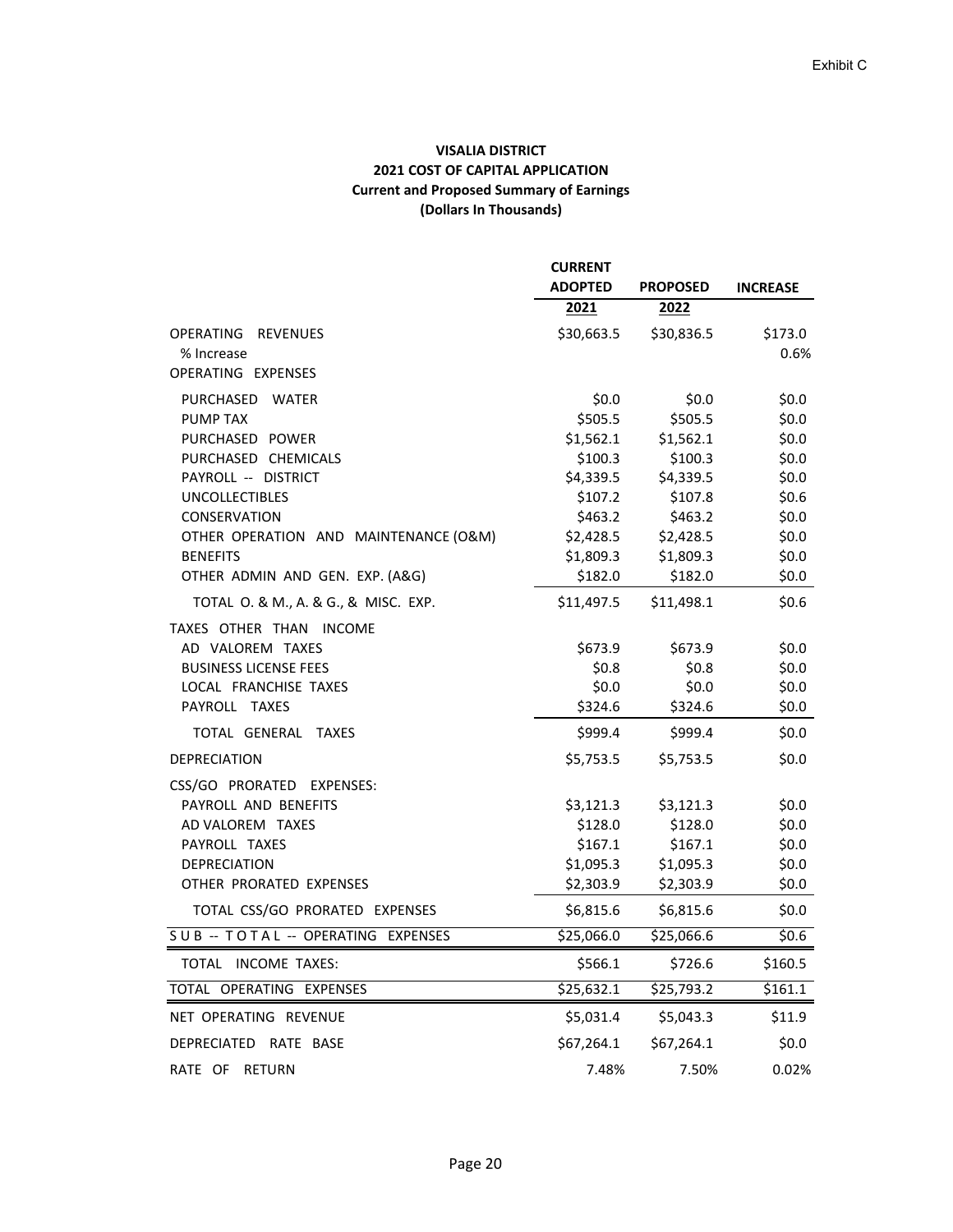## **WILLOWS DISTRICT 2021 COST OF CAPITAL APPLICATION Current and Proposed Summary of Earnings (Dollars In Thousands)**

|                                       | <b>CURRENT</b> | <b>PROPOSED</b>       | <b>INCREASE</b>    |
|---------------------------------------|----------------|-----------------------|--------------------|
|                                       | <b>ADOPTED</b> |                       |                    |
|                                       | 2021           | 2022                  |                    |
| OPERATING REVENUES<br>% Increase      | \$4,051.1      | \$4,082.3             | \$31.2\$<br>0.8%   |
| OPERATING EXPENSES                    |                |                       |                    |
| PURCHASED WATER                       | \$0.0\$        | \$0.0\$               | \$0.0              |
| <b>PUMP TAX</b>                       | \$0.0\$        | \$0.0\$               | \$0.0\$            |
| PURCHASED POWER                       | \$95.4         | \$95.4                | \$0.0              |
| PURCHASED CHEMICALS                   | \$8.4          | \$8.4                 | \$0.0              |
| PAYROLL -- DISTRICT                   | \$413.5        | \$413.5               | \$0.0              |
| <b>UNCOLLECTIBLES</b>                 | \$22.9         | \$23.1                | \$0.2              |
| CONSERVATION                          | \$15.0         | \$15.0                | \$0.0              |
| OTHER OPERATION AND MAINTENANCE (O&M) | \$468.4        | \$468.4               | \$0.0              |
| <b>BENEFITS</b>                       | \$217.9        | \$217.9               | \$0.0              |
| OTHER ADMIN AND GEN. EXP. (A&G)       | \$240.4        | \$240.4               | \$0.0\$            |
| TOTAL O. & M., A. & G., & MISC. EXP.  | \$1,481.8      | \$1,482.0             | \$0.2              |
| TAXES OTHER THAN INCOME               |                |                       |                    |
| AD VALOREM TAXES                      | \$168.8        | \$168.8               | \$0.0              |
| <b>BUSINESS LICENSE FEES</b>          | \$71.6         | \$72.2\$              | \$0.6              |
| LOCAL FRANCHISE TAXES                 | \$0.0\$        | \$0.0\$               | \$0.0\$            |
| PAYROLL TAXES                         | \$30.6         | \$30.6                | \$0.0\$            |
| TOTAL GENERAL TAXES                   | \$271.0        | \$271.6               | \$0.6              |
| <b>DEPRECIATION</b>                   | \$684.7        | \$684.7               | \$0.0              |
| CSS/GO PRORATED EXPENSES:             |                |                       |                    |
| PAYROLL AND BENEFITS                  | \$281.8        | \$281.8               | \$0.0              |
| AD VALOREM TAXES                      | \$11.5         | \$11.5                | \$0.0\$            |
| PAYROLL TAXES                         | \$15.1         | \$15.1                | \$0.0\$            |
| <b>DEPRECIATION</b>                   | \$99.2         | \$99.2                | \$0.0\$            |
| OTHER PRORATED EXPENSES               | \$208.0        | \$208.0               | \$0.0\$            |
| TOTAL CSS/GO PRORATED EXPENSES        | \$615.6        | \$615.6               | \$0.0\$            |
| SUB -- TOTAL -- OPERATING EXPENSES    | \$3,053.2      | $\overline{$}3,054.0$ | 50.8               |
| TOTAL INCOME TAXES:                   | \$111.4        | \$139.7               | \$28.3             |
| TOTAL OPERATING EXPENSES              | \$3,164.6      | \$3,193.7             | $\overline{$}29.1$ |
| NET OPERATING REVENUE                 | \$886.5        | \$888.6               | \$2.1              |
| DEPRECIATED RATE BASE                 | \$11,869.1     | \$11,869.1            | \$0.0\$            |
| RATE OF RETURN <sup>(1)</sup>         | 7.47%          | 7.49%                 | 0.02%              |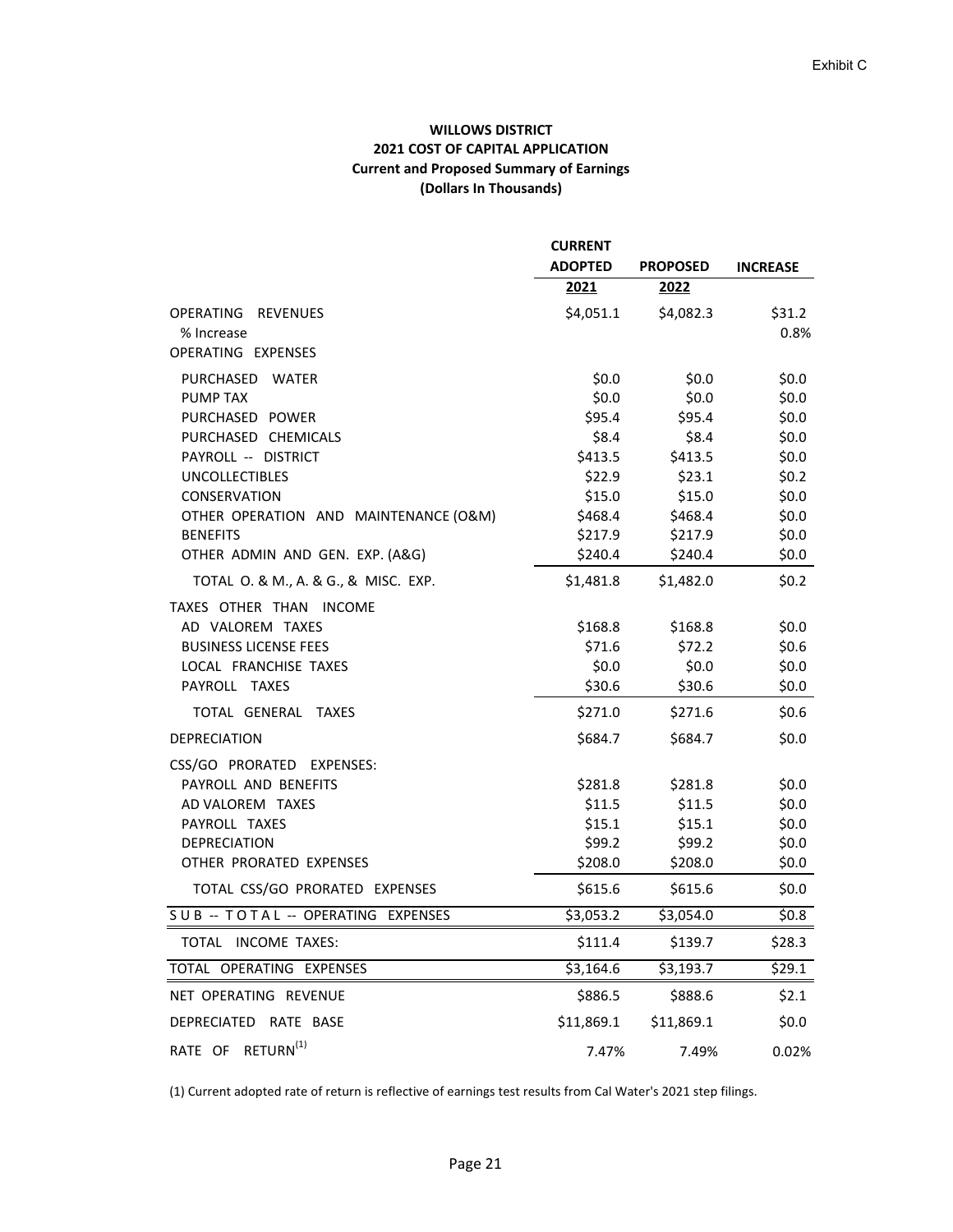## **WESTLAKE DISTRICT 2021 COST OF CAPITAL APPLICATION Current and Proposed Summary of Earnings (Dollars In Thousands)**

|                                                          | <b>CURRENT</b>     |                        |                    |
|----------------------------------------------------------|--------------------|------------------------|--------------------|
|                                                          | <b>ADOPTED</b>     | <b>PROPOSED</b>        | <b>INCREASE</b>    |
|                                                          | 2021               | 2022                   |                    |
| OPERATING REVENUES                                       | \$22,064.9         | \$22,135.7             | \$70.8             |
| % Increase                                               |                    |                        | 0.3%               |
| OPERATING EXPENSES                                       |                    |                        |                    |
| PURCHASED WATER                                          | \$13,078.4         | \$13,078.4             | \$0.0\$            |
| <b>PUMP TAX</b>                                          | \$0.0\$            | \$0.0\$                | \$0.0\$            |
| PURCHASED POWER                                          | \$271.9            | \$271.9                | \$0.0\$            |
| PURCHASED CHEMICALS                                      | \$0.0\$            | \$0.0\$                | \$0.0\$            |
| PAYROLL -- DISTRICT                                      | \$888.4            | \$888.4                | \$0.0\$            |
| <b>UNCOLLECTIBLES</b>                                    | \$12.2\$           | \$12.2\$               | \$0.0\$            |
| CONSERVATION                                             | \$267.4            | \$267.4                | \$0.0\$            |
| OTHER OPERATION AND MAINTENANCE (O&M)<br><b>BENEFITS</b> | \$555.1<br>\$386.6 | \$555.1<br>\$386.6     | \$0.0\$<br>\$0.0\$ |
| OTHER ADMIN AND GEN. EXP. (A&G)                          | \$103.8            | \$103.8                | \$0.0\$            |
| TOTAL O. & M., A. & G., & MISC. EXP.                     | \$15,563.8         | \$15,563.8             | \$0.0\$            |
| TAXES OTHER THAN INCOME                                  |                    |                        |                    |
| AD VALOREM TAXES                                         | \$289.9            | \$289.9                | \$0.0\$            |
| <b>BUSINESS LICENSE FEES</b>                             | \$0.0\$            | \$0.0\$                | \$0.0\$            |
| LOCAL FRANCHISE TAXES                                    | \$260.9            | \$261.7                | \$0.8\$            |
| PAYROLL TAXES                                            | \$66.5             | \$66.5                 | \$0.0\$            |
| TOTAL GENERAL TAXES                                      | \$617.3            | \$618.1                | \$0.8\$            |
| <b>DEPRECIATION</b>                                      | \$1,382.5          | \$1,382.5              | \$0.0\$            |
| CSS/GO PRORATED EXPENSES:                                |                    |                        |                    |
| PAYROLL AND BENEFITS                                     | \$974.8            | \$974.8                | \$0.0\$            |
| AD VALOREM TAXES                                         | \$39.7             | \$39.7                 | \$0.0\$            |
| PAYROLL TAXES                                            | \$52.2             | \$52.2                 | \$0.0\$            |
| <b>DEPRECIATION</b>                                      | \$343.0            | \$343.0                | \$0.0\$            |
| OTHER PRORATED EXPENSES                                  | \$719.5            | \$719.5                | \$0.0\$            |
| TOTAL CSS/GO PRORATED EXPENSES                           | \$2,129.2          | \$2,129.2              | \$0.0\$            |
| SUB -- TOTAL -- OPERATING EXPENSES                       | \$19,692.8         | $\overline{$19,693.6}$ | \$0.8              |
| TOTAL INCOME TAXES:                                      | \$328.2            | \$393.4                | \$65.2             |
| TOTAL OPERATING EXPENSES                                 | \$20,021.0         | \$20,087.0             | \$66.0             |
| NET OPERATING REVENUE                                    | \$2,043.9          | \$2,048.7              | \$4.8              |
| DEPRECIATED RATE BASE                                    | \$27,322.9         | \$27,322.9             | \$0.0\$            |
| RATE OF RETURN                                           | 7.48%              | 7.50%                  | 0.02%              |